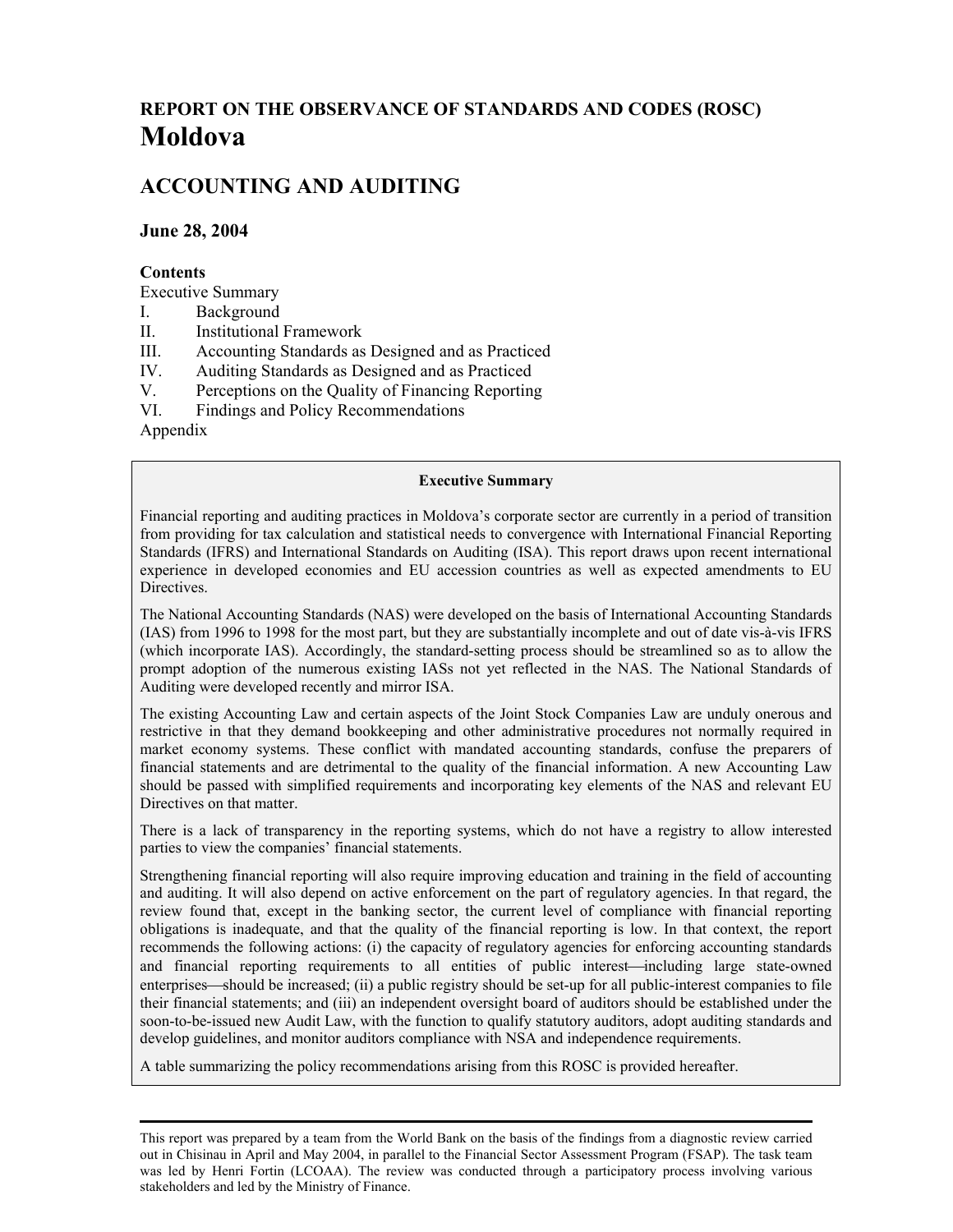# **CURRENCY: MOLDOVAN LEI (MLD) 1 US\$ = 12 MLD as of May 31, 2004**

# **MAIN ABBREVIATIONS AND ACRONYMS**

| <b>ACAP</b>  | Association of Professional Accountants and Auditors                  |
|--------------|-----------------------------------------------------------------------|
| <b>AFAM</b>  | <b>Association of Audit Firms of Moldova</b>                          |
| <b>CIS</b>   | Commonwealth of Independent States                                    |
| <b>CFAA</b>  | <b>Country Financial Accountability Assessment</b>                    |
| <b>CNVM</b>  | <b>National Securities Commission</b>                                 |
| <b>FDI</b>   | Foreign Direct Investment                                             |
| <b>GAAP</b>  | Generally Accepted Accounting Principles                              |
| <b>GAAS</b>  | <b>Generally Accepted Auditing Standards</b>                          |
| <b>GDP</b>   | <b>Gross Domestic Product</b>                                         |
| <b>IAASB</b> | International Auditing and Assurance Standards Board                  |
| <b>IAS</b>   | <b>International Accounting Standards</b>                             |
| <b>IASB</b>  | <b>International Accounting Standards Board</b>                       |
| <b>IASC</b>  | <b>International Accounting Standards Committee</b>                   |
| <b>IES</b>   | <b>International Education Standards for Professional Accountants</b> |
| <b>IFAC</b>  | <b>International Federation of Accountants</b>                        |
| <b>IFRS</b>  | <b>International Financial Reporting Standards</b>                    |
| IMF          | <b>International Monetary Fund</b>                                    |
| <b>ISA</b>   | International Standards on Auditing                                   |
| <b>JSC</b>   | Joint-Stock Company                                                   |
| <b>LFI</b>   | Law on Financial Institutions                                         |
| MoF          | Ministry of Finance                                                   |
| <b>MSE</b>   | Moldova Stock Exchange                                                |
| <b>NAS</b>   | National Accounting Standards                                         |
| <b>NBM</b>   | National Bank of Moldova                                              |
| <b>NSA</b>   | National Standards on Auditing                                        |
| <b>ROSC</b>  | Reports on the Observance of Standards and Codes                      |
| <b>SME</b>   | Small and Medium Enterprises                                          |
| <b>SIIS</b>  | State Inspectorate on Insurance Supervision                           |
| <b>SOE</b>   | <b>State-Owned Enterprises</b>                                        |
| <b>USAID</b> | United States Agency for International Development                    |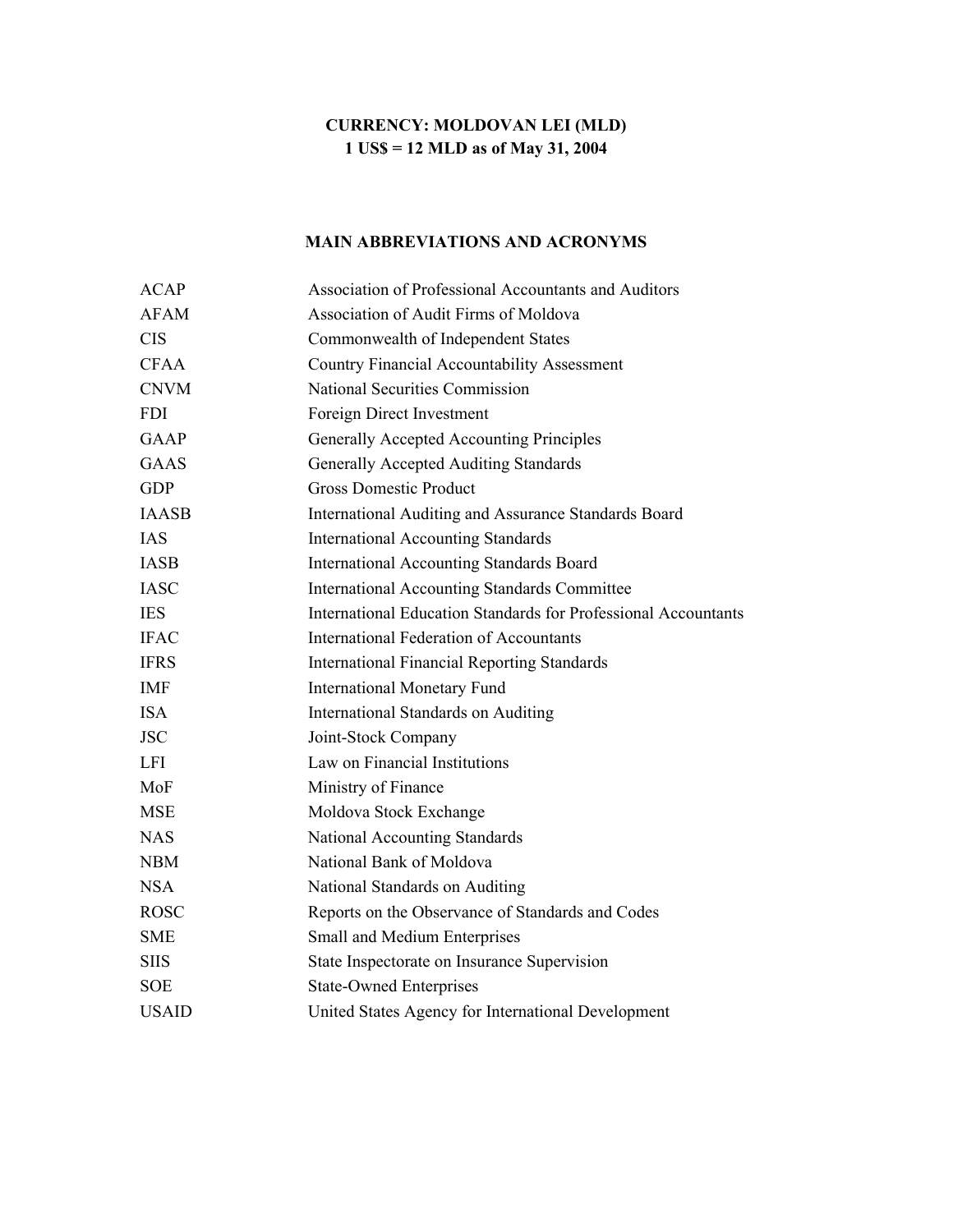|                                          | Timing         | Long-term<br>(3 to 5 years)      |                                                 |                                                                                                                                                                                                                       |                                                                                                                            |                                                                                                                                                                                                                            |                                                                                                                                                                                       |                                                                                                                                                                                                           |                                                                                                                                                  |                                                      |                                                              |                                                                                                                                                   |
|------------------------------------------|----------------|----------------------------------|-------------------------------------------------|-----------------------------------------------------------------------------------------------------------------------------------------------------------------------------------------------------------------------|----------------------------------------------------------------------------------------------------------------------------|----------------------------------------------------------------------------------------------------------------------------------------------------------------------------------------------------------------------------|---------------------------------------------------------------------------------------------------------------------------------------------------------------------------------------|-----------------------------------------------------------------------------------------------------------------------------------------------------------------------------------------------------------|--------------------------------------------------------------------------------------------------------------------------------------------------|------------------------------------------------------|--------------------------------------------------------------|---------------------------------------------------------------------------------------------------------------------------------------------------|
| <b>SUMMARY OF POLICY RECOMMENDATIONS</b> |                | Medium-term<br>(1 to 3 years)    | $\times$                                        |                                                                                                                                                                                                                       |                                                                                                                            | ×                                                                                                                                                                                                                          | ×                                                                                                                                                                                     | ×                                                                                                                                                                                                         |                                                                                                                                                  |                                                      | ×                                                            | ×                                                                                                                                                 |
|                                          |                | (less than 1 year)<br>Short-term |                                                 | ×                                                                                                                                                                                                                     | ×                                                                                                                          |                                                                                                                                                                                                                            |                                                                                                                                                                                       |                                                                                                                                                                                                           | ×                                                                                                                                                | ×                                                    |                                                              |                                                                                                                                                   |
|                                          | Responsibility |                                  | MoF                                             | MoF                                                                                                                                                                                                                   | MoF                                                                                                                        | MoF / CNVM                                                                                                                                                                                                                 | MoF / CNVM                                                                                                                                                                            | MoF / CNVM                                                                                                                                                                                                | (in their respective areas<br>CNVM and SIIS<br>of purview)                                                                                       | MoF                                                  | MoF, NBM, CNVM                                               | MoF, Ministry of<br>Education                                                                                                                     |
|                                          | Action         |                                  | The Accounting Law should be thoroughly revised | been reflected into NAS<br>Adopt available Romanian and Russian translations of the<br>ignment with IFRS<br>and revise existing NAS for better al<br>all IFRS standards that have not yet<br>$\overline{\mathcal{N}}$ | Amend NAS 4, Accounting for Small Business Entities, to<br>provide SMEs with a comprehensive reporting framework<br>$\sim$ | of companies, to be<br>le their annual financial<br>Securities<br>National<br>Require public-interest entities to fil<br>statements with a public registry<br>under the<br>established possibly<br>Commission (CNVM)<br>4. | and Law on Enterprises<br>should be amended to require statutory financial statement<br>The JSC Law, State Enterprise Law<br>audits in all public interest entities<br>$\overline{5}$ | the financial reporting process and restrict the obligation to<br>Clarify the role of the Censors' Committee with respect to<br>have Censors to entities not subject to statutory audits<br>$\dot{\circ}$ | accounting standards and financial reporting requirements<br>CNVM's and SIIS's powers and capacity for enforcing<br>should be strengthened<br>7. | Finalize the draft of a new Auditing Law<br>$\infty$ | Establish an independent Audit Oversight Council<br>$\sigma$ | Academic curricula in the field of accounting and auditing,<br>as well as professional education and training should be<br>strengthened.<br>$\Xi$ |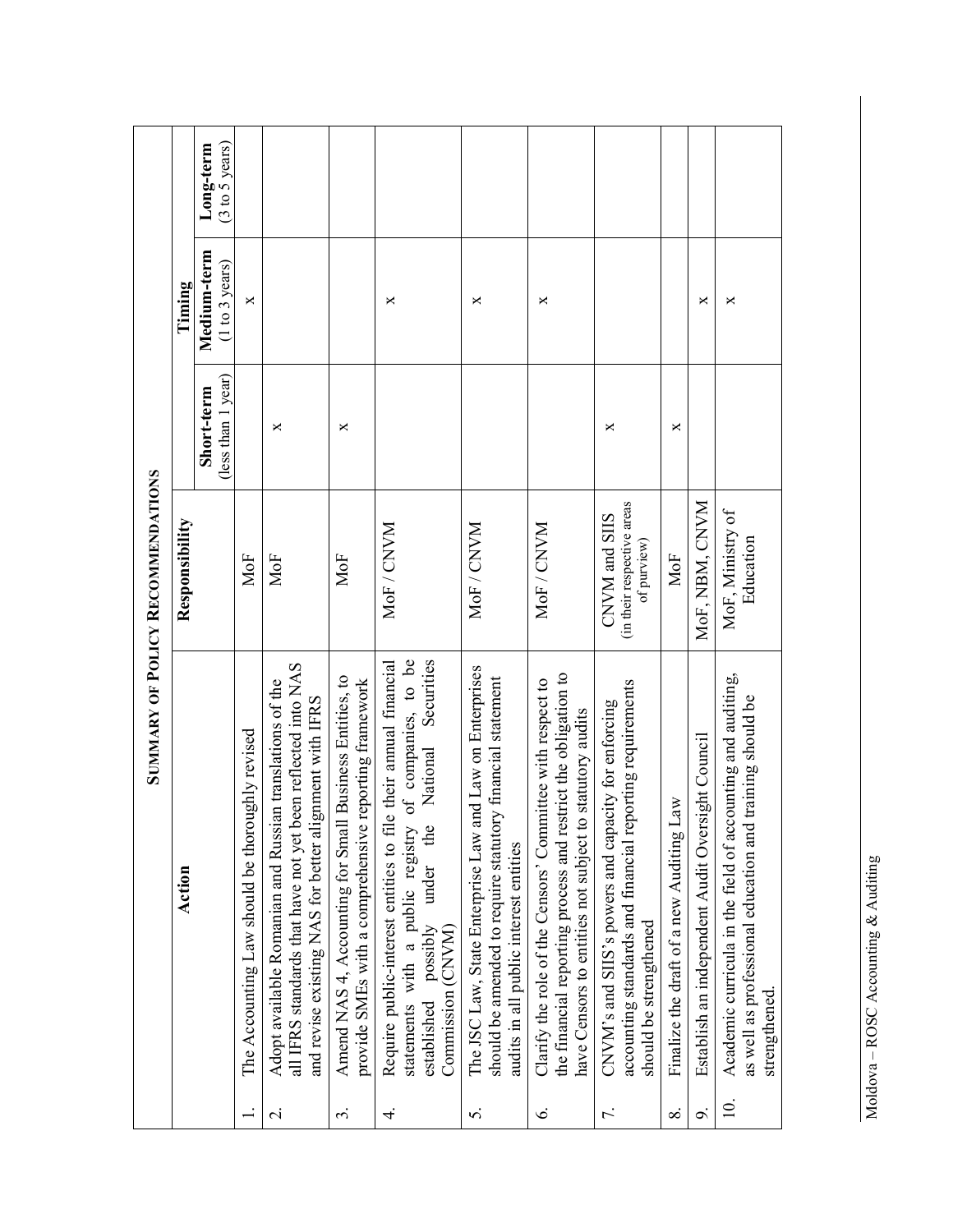#### **I. BACKGROUND**

1. This assessment of accounting and auditing practices in Moldova is a part of a joint initiative of the World Bank and the International Monetary Fund (IMF) to prepare Reports on the Observance of Standards and Codes (ROSC). The assessment focuses on the strengths and weaknesses of the accounting and auditing environment that influence the quality of corporate financial reporting. International Financial Reporting Standards<sup>[1](#page-3-0)</sup> (IFRS) and International Standards of Auditing<sup>[2](#page-3-1)</sup> (ISA) have served as benchmarks for the assessment, which involved a review of both mandatory requirements and actual practice and drew on relevant international practices in the field of accounting and auditing regulation.

2. **With a gross domestic product (GDP) per capita of approximately US\$ 460, Moldova is one of the poorest countries in Europe.** Moldova's population is 4.3 million. A significant number of citizens live abroad, mainly in the European Union (EU), and their remittances represent a substantial source of revenue for the economy.<sup>3</sup> The country is heavily indebted and its economic development has been hampered over the recent years by an unstable political environment. Agriculture is still the dominant sector, accounting for about 30% of GDP. Inflation which used to be high, diminished dramatically from 39% in 1999 to 4.4% by the end of 2002; since then, it has risen to 15.7% in 2003 and latest forecasts point to a stabilization in 2004 around 8%. State-owned enterprises (SOE) play an important part in the economy, covering various sectors including agriculture (tobacco, wine), utilities and infrastructure (water, telecommunications), and various manufacturing and services industries (air transportation, electronic printing, etc.). The country' three largest enterprises are state-controlled. Transparency in, and oversight of, the SOE sector has been traditionally a concern in Moldova as in other transition economies.

3. **Moldova's financial system is dominated by the banking sector, with capital markets still at an early stage of development and playing a marginal role in the economy at present.** There are currently 25 companies listed on the Moldova Stock Exchange (MSE), with very low levels of trading.<sup>[4](#page-3-3)</sup> Only two listed companies are represented among the top 100 companies in the country. The MSE was established primarily to enable trading in the shares of privatized companies that, following the mass privatization program, were partially privatized to Moldovan citizens.<sup>[5](#page-3-4)</sup> Although the size of the stock market is currently quite small and trading is still relatively low, the role of the stock market can be important for the consolidation of ownership in the private sector, which in turn can help support the country's economic

<span id="page-3-0"></span><sup>&</sup>lt;sup>1</sup> IFRS correspond to the pronouncements issued by the International Accounting Standards Board (IASB) and International Accounting Standards (IAS) issued by its predecessor, the International Accounting Standards Committee (IASC), as well as related official interpretations.<br><sup>2</sup> Issued by the International Auditing and Assurance Standards Board (IAASB) within the International

<span id="page-3-1"></span>Federation of Accountants (IFAC).<br><sup>3</sup> The average annual yearly remittance flow from citizens working abroad is estimated to be between

<span id="page-3-2"></span>

<span id="page-3-3"></span>US\$460 million and 1 billion depending on the sources of information.<br>Total market capitalization is estimated at MLD 800 million (equivalent to US\$ 70 million, or 3.5% of GDP) approximately (this data may not be fully meaningful as the majority of listed companies have not been traded for a long period of time, sometimes for several years; nonetheless the fact remains that the

<span id="page-3-4"></span>local stock market is of marginal importance).<br><sup>5</sup> There are also over 1,000 joint-stock companies that are registered and available for trading on an offthe-exchange section of the securities market (equivalent to a sort of over-the-counter (OTC) section of the stock market). These companies are not listed and are subject to less strict requirements than those of listed companies. They were created through the issuance of privatization vouchers to the public. However, this off-the-exchange market currently involves very small transactions and does not appear to have any significant impact on the economy.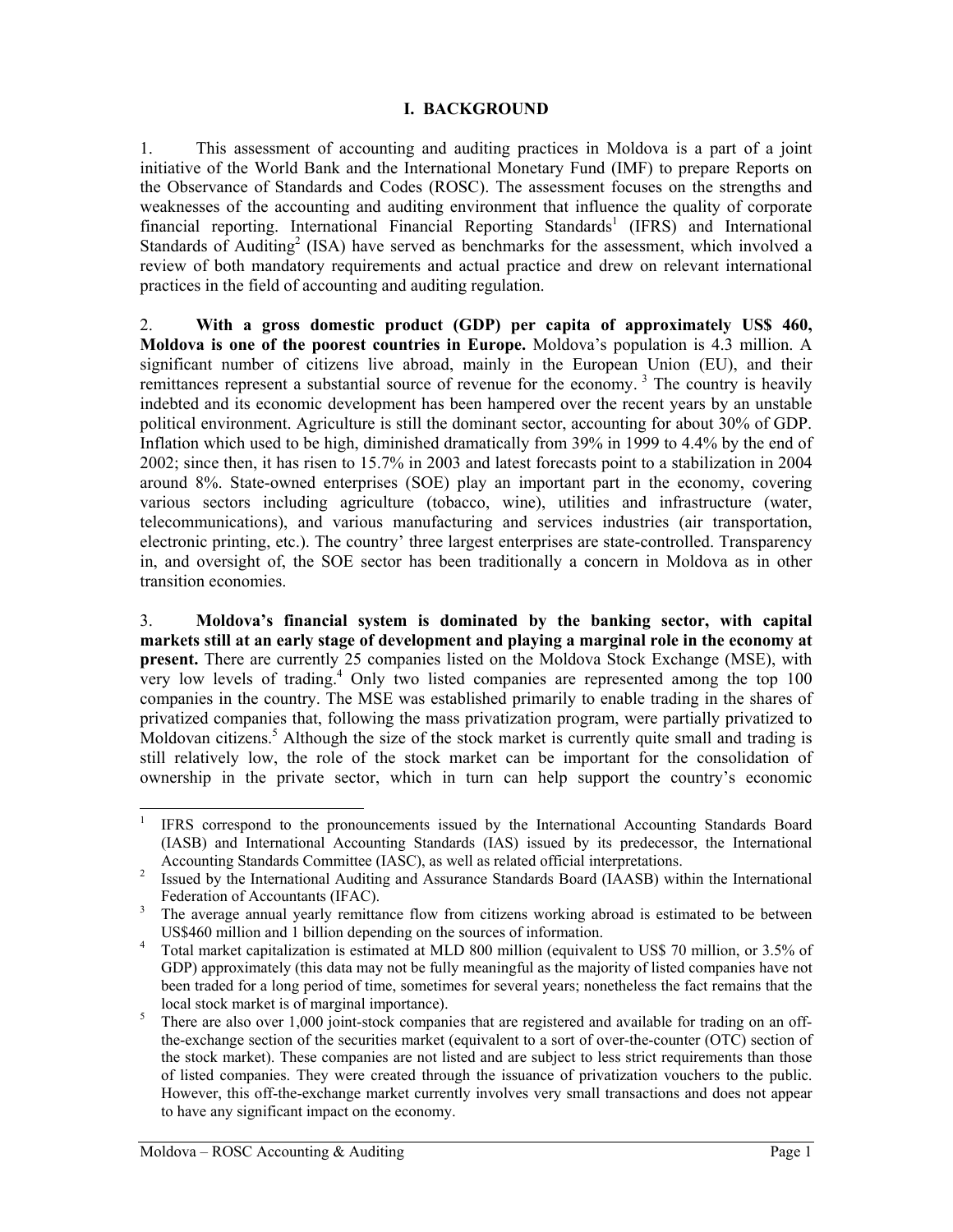development. The banking sector is made up of 16 financial institutions, a majority of which have foreign shareholders, owning reported total assets of MLD 10 billion (equivalent to US\$ 800 million). The insurance sector is relatively small, comprising 50 companies with earned gross premium of MLD 290 million in 2003 and total assets of approximately MLD 200 million (US\$ 17 million) at the end of that year.

4. **The recent years have witnessed Moldova's growing integration with western and central European countries and with Romanian, which makes the EU economic and legal models all the more relevant to Moldova.** Since its independence in 1992, the Republic of Moldova has sought to develop relationships with its neighboring countries to the west, while keeping strong ties with fellow members of the Commonwealth of Independent States (CIS). Although most of Moldova's foreign trade is with other CIS countries,<sup>6</sup> the influence of Romania, with which Moldova shares the same language<sup>7</sup> is growing, especially in light of Romania's accelerated integration with the EU which is expected to culminate with accession in 2007. As for Moldova itself, while there is no consensus at present on EU membership as an objective for the country, there is a clear sense among the leadership of the economic benefits of aligning the country's regulations and standards with those of current or future EU countries.

# **II. INSTITUTIONAL FRAMEWORK**

### **A. Statutory Framework**

5. **The legal framework for corporate[8](#page-4-2) accounting, financial reporting and auditing is provided in three main pieces of legislation that are largely outdated.**[9](#page-4-3) The law is fully documented and tends to be prescriptive by setting out methodologies for conducting business. The three critical laws governing accounting, reporting, and auditing are (a) the Joint-Stock Company (JSC) Law; (b) the Accounting Law which dictates accounting policies and methods for maintaining the books of accounts; and (c) the Auditing Law which deals with auditing standards, qualification and licensing. In addition to this main body of legislation, banks, insurance companies, and listed companies are subject to specific requirements set out in the Securities Market Law, the Law on Financial Institutions (LFI), the Insurance Law, and the National Securities Commission Law, respectively.

<span id="page-4-0"></span> $6\,\text{In } 2003$ , the CIS accounted for 52% of exports (of which 39% for Russia alone), while the shares of Romania and EU countries (including recent members) in Moldova's exports were respectively 11% and 25%.<br>Romanian is the official language of the Republic of Moldova together with Russian. A majority of

<span id="page-4-1"></span>citizens use the Romanian language. Most practicing accountants use Russian as working language however.<br>By corporate entities it is referred to enterprises of any size, owned either by the state or by private

<span id="page-4-2"></span>interests, and that do not belong to the financial sector (e.g., banking, insurance, brokerage, and investment management).<br>It is difficult to identify the "legal tradition" to which Moldova belongs, mainly because Moldova was

<span id="page-4-3"></span>part of Romania before its incorporation into the Soviet Union in 1945, and shared the Roman Law based statutes and legal traditions that Romania still has. The authorities of Moldova have chosen not to hinge on those prior statutes and tradition, and instead to draw upon a broad set of references from other jurisdiction (including the EU and the US) in developing new acts of law covering accounting and auditing matters. Consistent with that approach, this report attempts to develop recommendations taking into account the experience in that field of other countries—including some whose economy is in transition, e.g., Romania, the most recent EU members, etc.—insofar as it is deemed relevant to the characteristics and development objectives of Moldova.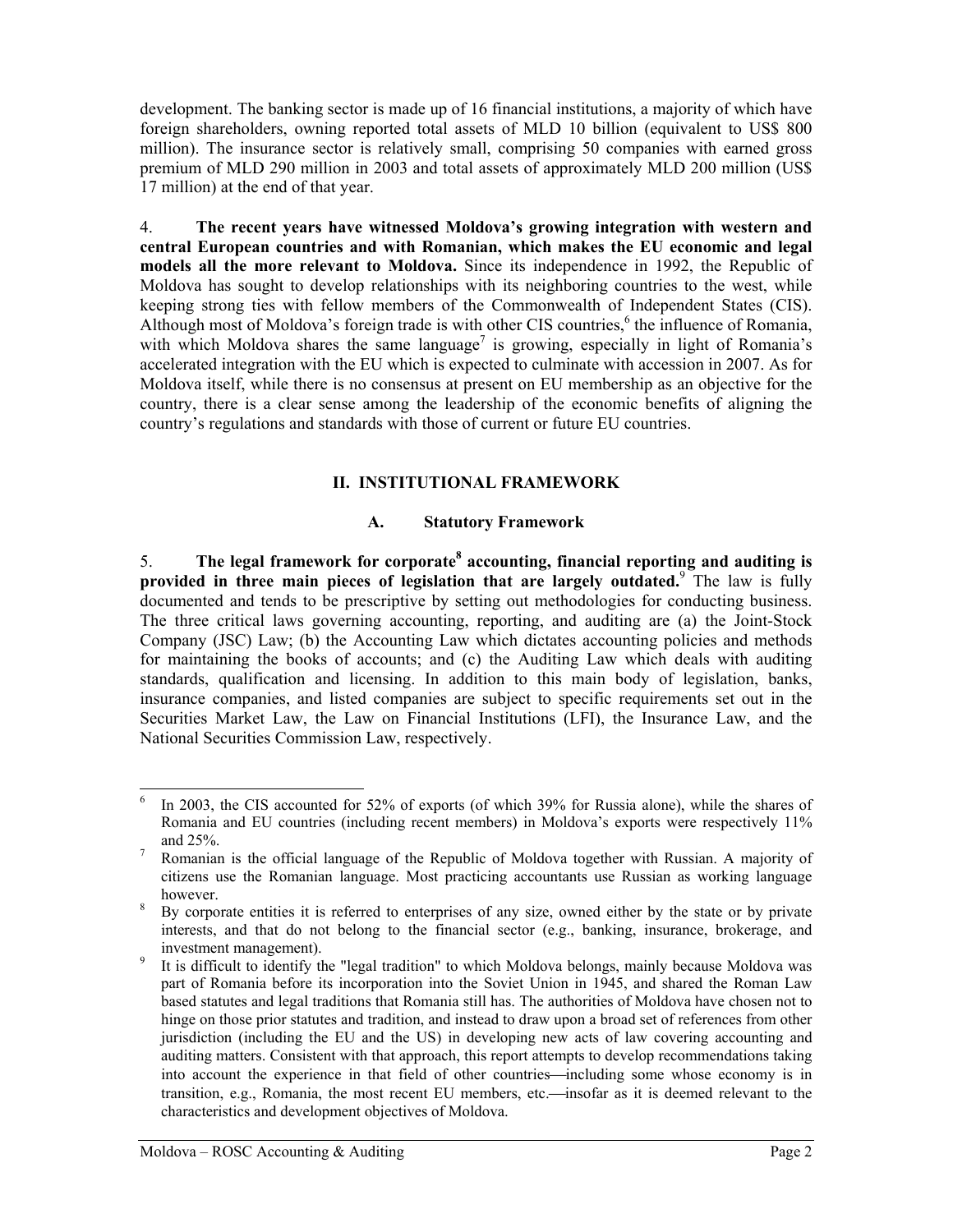6. **The JSC Law of 1996,[10](#page-5-0) sets the requirements for the preparation, examination, approval, filing and publication of annual financial statements in joint-stock companies.** There are approximately 3,600 joint-stock companies, which account for the highest number of large-to-medium-sized business entities in Moldova. Joint-stock companies may either be "open" or "closed", depending on the number of shareholders and the existence of restrictions on stockholders' right to dispose of their shares. Year-end financial statements must be "checked and confirmed" by a Censors' Committee, and then must be submitted for review and approval, together with the Censors' report to the shareholders no later than 10 days before the annual general meeting (Articles 50, 56, 71 and 87). JSCs are no longer required to have their annual accounts audited. Shareholders owning 10% or more of the shares may request an audit, which they have to pay for.

7. **The Censors' Committee examination mandated by the JSC Law cannot be construed as an independent audit.** Article 71 prescribes that the Censors' Committee should "exercise control over financial and economic activities of the company". Details of how censors are appointed and how they should operate are to be defined in the company By-laws. Censors, who are designated by the shareholders for periods of two-to-five years, can be company employees as long as they have non-executive functions and do not work in the accounting department. They must be qualified in the field of accounting, finance or economics. Article 72 of the JSC Law provides details on the activities of Censors but nonetheless their role is far less strictly defined than that of auditors, especially in the absence of detailed terms of operations comparable to auditing standards, and in effect this control mechanism does not provide similar assurance on the accuracy and reliability of the financial statement as an external audit.

8. **The Law on Accounting of 199[511](#page-5-1) sets detailed instructions on how enterprises are to keep books of accounts, and places little emphasis on the objectives and content of financial reporting.** The Law has 57 articles, most of which deal with how the accounting process should be organized and documented, and the forms to be prepared for reporting purposes. Article 15 addresses some of the basic principles of accounting, including the accrual basis of accounting (although the cash basis is permitted for small entities), and "stability of accounting policies", but is silent on most of the fundamental assertions and principles that govern financial reporting under IFRS, such as occurrence and existence, completeness, disclosure, matching of revenues and costs, prudence, etc. Article 45 of the Law requires that all business entities use the calendar year as their fiscal year. These detailed and prescriptive requirements reflect a strong focus on tax collection as an objective of accounting—and indeed this objective is explicitly set forth in Article 3 of the Law. The Law gives enterprises little flexibility on the way to set-up the accounting and reporting process, accounting policies in a manner that would best fit their needs for business management purposes and reporting to shareholders, bankers, etc. In addition, the law does not allow the use of IFRS for preparing company financial statements.

<span id="page-5-0"></span>Law no. 910-XIII of July 1996 as amended in 2000 and 2002. Chapter 16 of the JSC Law (Art. 87-88) specifically deals with *Accounting and Reporting* and Chapter 17 (Art. 89-90) provides for *External*

<span id="page-5-1"></span>*Control*. 11 Law no. 426-XIII of April 1995. The law has not been substantially amended since it was first passed almost a decade ago.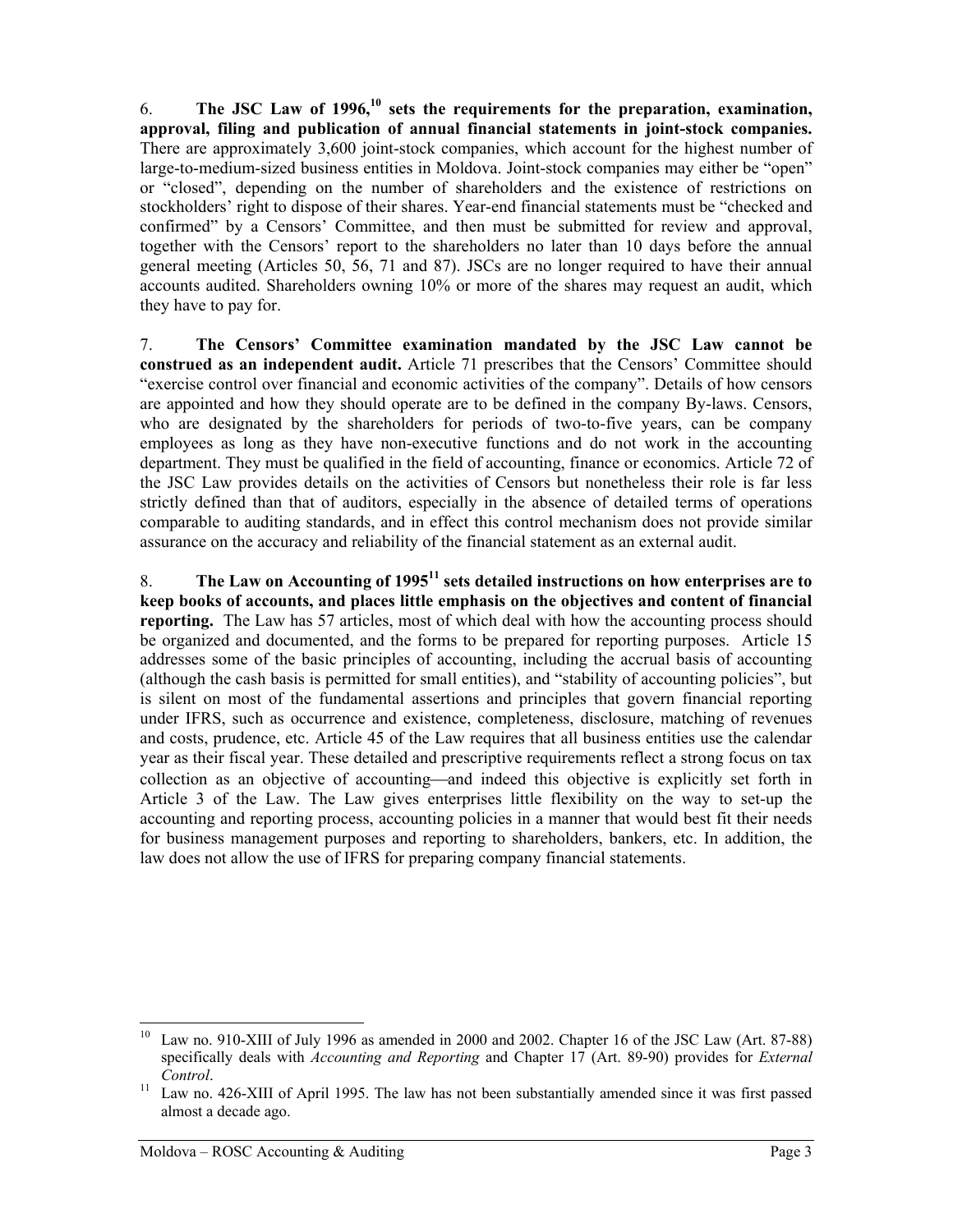9. **Small and medium-sized enterprises (SMEs) are subject to simplified accounting requirements.** Under Article 14 of the Accounting Law, business entities "can use simplified double entry accounting if the average annual number of employees, the annual values of net sales and the total balance sheet value do not exceed limits set by the Government".<sup>12</sup>

10. **All corporate entities must apply the National Accounting Standards (NAS) issued by the Ministry of Finance (MoF) under Articles 9 and 14 of the Accounting Law.** Specific standards have been issued for use by small business entities (NAS 4 and NAS 62), or so-called "savings and credit associations" (NAS 63). A description of the standards and their degree of alignment with IFRS is discussed in section III of this report.

11. **Requirements for financial reporting by banks and other financial institutions are set-out in the Law on Financial Institutions (LFI) of 1995, related regulations issued by the National Bank of Moldova (NBM), and NAS 30,** *Disclosures in Financial Statements of Banks and Other Financial Institutions***.** Under the LFI and related regulations, financial institutions must issue and submit financial statements to the NBM, within four months after year-end (i.e., by April 30). If the institution's assets exceed MLD 20 million (equivalent to US\$1.7 million), those financial statements must be subject to an external audit.<sup>13</sup> They must also publish an abridged version of their balance sheet in a newspaper and make the financial statements available free of charge to the public upon request.<sup>14</sup> Moreover, they are subject to quarterly financial reporting and public disclosure, including on their financial statements, detailed information on loans and deposits and various financial ratios.<sup>15</sup>. Financial institutions must apply the chart of accounts and accounting standards developed and approved by the NBM in coordination with the MoF, in accordance with Article 10 of the Law on Accounting. In preparing their annual accounts, financial institutions must comply with NAS, including NAS 30, *Disclosures in Financial Statements of Banks and Other Financial Institutions* (paragraph 36).

12. **Companies available for trading on the stock market and other open JSCs are required to issue an annual report under the Securities Market Law of 1995, although in fact such annual report the same as the financial statements required by the JSC law.** Under Regulation no. 18-5 of the National Securities Commission (CNVM) issued in 1995, the annual report merely contains a balance sheet and income statement, which are already required by the JSC law, together with miscellaneous information on the shareholding structure and material events.

13. **Companies listed on the Moldova Stock Exchange (MSE) may be subject to auditing and publication requirements under stock exchange regulations.** MSE Regulations set out the structure of the exchange into three tiers: (i) companies with a share capital in excess of MLD 4 million (approximately US\$300,000) and with 1,000 or more shareholders, which are required to have their annual financial statements audited by an international firm; (ii) companies whose

<span id="page-6-0"></span><sup>&</sup>lt;sup>12</sup> Accounting Law, Article 14, paragraph 3. Government Decision no. 1476 of November 2002 set the following thresholds: 30 employees; MLD 3 million (US\$ 250,000) of annual net revenues and MLD 3 million of total assets. Paragraph 2 allows the use of single-entry accounting for businesses that employ only family members or whose turnover and total assets do not reach minima set by the Government. 13 Other banks are subject to a verification by either an accounting professional or a bank accountant

<span id="page-6-1"></span>authorized by the NBM. According to the NBM, all banks in Moldova are currently above the MDL 20

<span id="page-6-2"></span>million limit and are therefore subject to external audit.<br><sup>14</sup> LFI, Article 35 and NBM's Regulation on Procedures for the Preparation and Submission of Audit Reports – October 1997.<br><sup>15</sup> NBM's Regulation on Publishing Information on Financial Activity by Commercial Banks – December

<span id="page-6-3"></span><sup>2000.</sup> It should be noted that NBM's regulations appropriately set forth the "Qualitative Characteristics of Transparent Information" (Section IV of the Regulation on Publishing)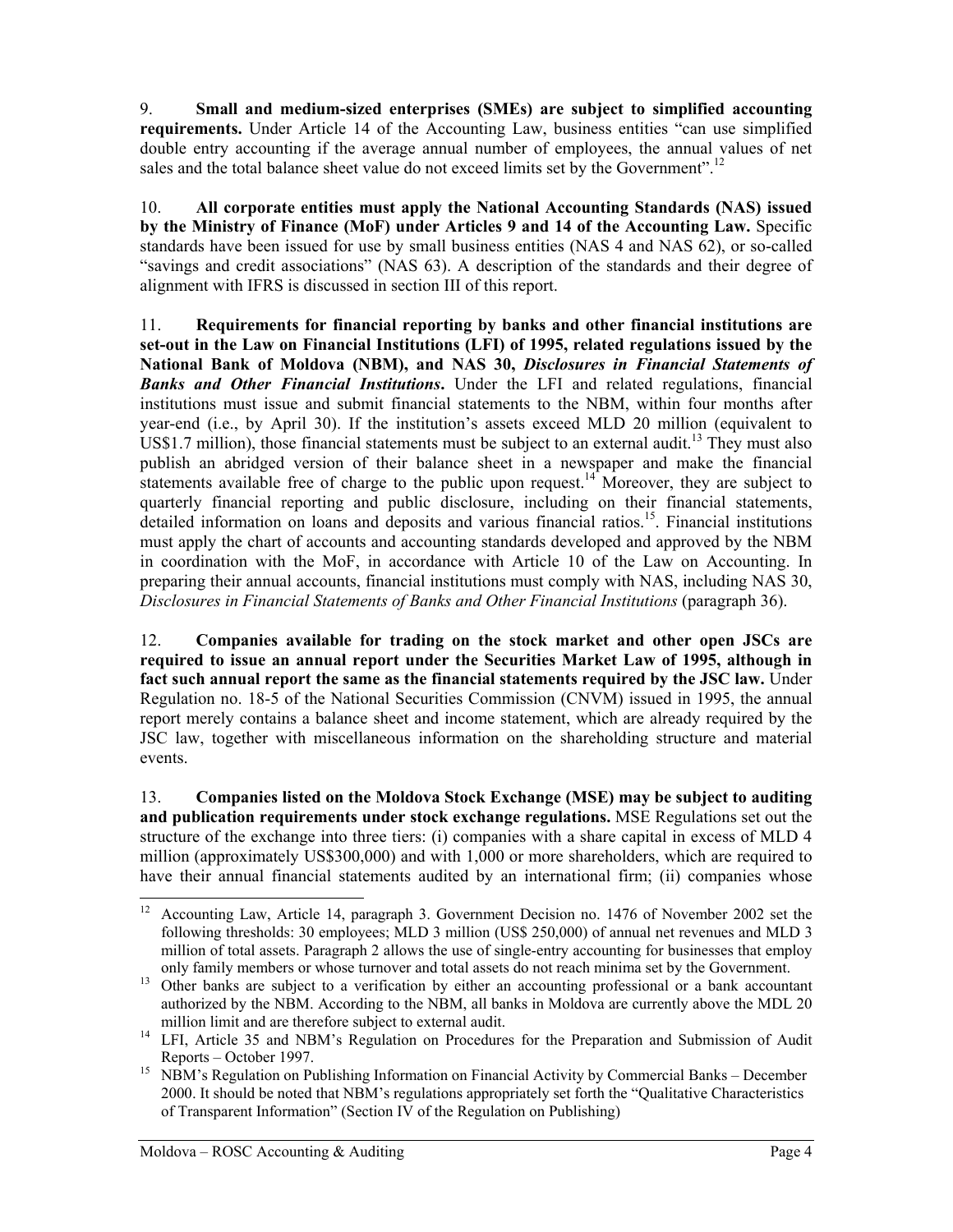share capital and number of shareholders are less than MLD 4 million and 1000, and in excess of MLD 2 million (approximately US\$150,000) and 500 respectively, which must have their financial statements audited; and (iii) the remainder of listed companies. Since most of the tierone and tier-two companies are banks, which are already required to have their financial statements audited under the LFI, the MSE regulation does not have much impact. As a result, the financial statements of most enterprises in Moldova are not required to be audited under the current legislation.<sup>16</sup> The stock exchange imposes no specific requirement for audit other than that required by the Joint Stock Companies Law. It states that it makes no monitoring of the financial statements other than to ensure that they are received on time and have an audit report if required.

14. **Under the Law on Insurance of 1993, the State Inspectorate on Insurance Supervision (SIIS, a semi-autonomous entity under the MoF) and the Department of Statistics are responsible for establishing rules on how insurance companies should record their transactions and report on their activities.**[17](#page-7-1) The insurance law requires companies to present their balance sheet and profit and loss statement within six months after year-end, "after confirmation of their authenticity through an *audit inspection*".<sup>18</sup> Yet there is no explicit requirement for an external audit. The SIIS has made adaptations to the general, MoF-issued chart of accounts and has developed a standard reporting procedure that requires insurance companies to report their activities, including reinsurance, long-term premium reserves by insurance type, and calculation of solvency ratios. There is also a procedure of quarterly reports to be submitted to the SIIS.

15. **State-owned enterprises (SOEs) are not subject to any particular accounting, financial reporting and auditing requirements.** SOEs can be legally incorporated as JSCs or as "state enterprises" (when they are 100% controlled). The Law on State Enterprises is silent on the issue of financial reporting and auditing. No information is publicly available on SOEs' financial position and performance.

16. **"Professional participants" on the stock exchange are subject to financial reporting and auditing obligations set in CNVM regulations.** The CNVM's regulation and supervision is mostly geared toward so-called professional participants, who include brokerage firms, mutual funds, fiduciary company and auditors, all of whom must be properly licensed.<sup>19</sup> They must submit audited annual financial statements, in addition to periodic reporting on their operations and on their financial position and performance to the CNVM. Specific forms for financial reporting by investment funds and fiduciary companies have been set by the CNVM is 1995; these include compulsory disclosures on investment portfolio, remuneration, etc. The CNVM has licensed seven auditors to audit professional participants.

17. **Audit practice is governed by the Law on Audit Activities of 1996 which is in the process of being rewritten.** The law is comprehensive in its coverage, dealing with the objectives, scope and content of audits, the conditions for individuals or firms to qualify as auditors, the responsibilities of auditors, etc. A license is required to conduct audit activities in Moldova. Auditor licenses are awarded by the Licensing Chamber, on the basis of a certificate issued by the Qualification Commissions of either the MoF (for enterprises and insurance companies, the NBM (for banks), or the CNVM (for professional participants in the securities

<span id="page-7-0"></span><sup>&</sup>lt;sup>16</sup> Listing requires the filing of the last three years financial statements with the level of auditing

<span id="page-7-2"></span><span id="page-7-1"></span>

requirement depending on the tier. No prospectus is required for initial or secondary public offerings.<br><sup>17</sup> Law no. 1508-XII of June 1993 – Article 52.<br><sup>18</sup> The language used in the law ("inspection") reflects a focus on was no clear definition of financial audit is at the time the insurance act was passed in 1993.<br><sup>19</sup> According to the CNVM, there are currently 109 professional participants.

<span id="page-7-3"></span>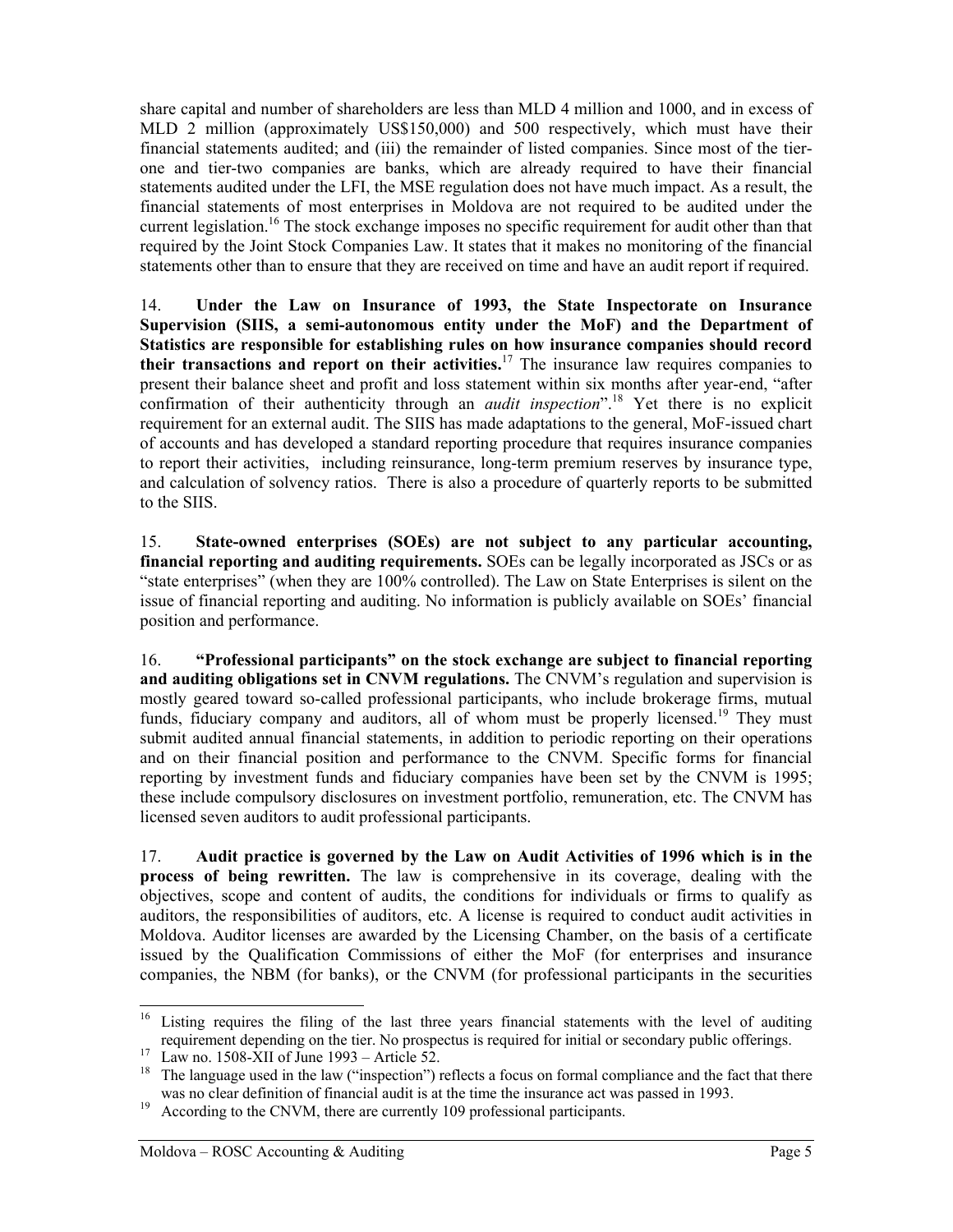market).<sup>20</sup> A new auditing law is being prepared by the MoF on the basis of the recommendations of the World Bank's Country Financial Accountability Assessment (CFAA) released in September of 2003. The shortcomings of current legislation that the new law would have to address include the following main points (see also Box 1 on a proposed new Auditing Law):

- The fundamental objectives of an audit of financial statements and the corresponding basic concepts as set in the existing law are not in line with ISA, EU legislation or other best practices—for instance, the very definition of an audit does not include the notions of reasonable assurance, true and fair view and responsibility of management
- Articles 4 and 6 of the Law deal with auditors' independence, professional conduct and conflicts of interest, but the requirements it sets on these issues are quite general. For instance, Article 6 prohibits an audit firm from *"performing any activities other than auditing"*, which is meant to prescribe that audit firms should not engage in business activities that do not relate to accounting. On issues of incompatibilities and conflicts of interest, Article 4 lists various types of activities that an audit firm is authorized to undertake, $2^{1}$  yet it does not set forth the underlying principles to be followed by auditors under any circumstance, $^{22}$  and is too general and imprecise on issues of financial interests in audited companies (it only forbids auditors from being owners of the company, which does not prevent them from having a significant interest in it).
- The principles for qualifying auditors are not set forth in the law; these would include the need for adequate academic background, minimum practical experience and a due process of qualification in accordance with the standards issued by IFAC, including a professional examination that would allow to test an auditor-trainee' competence and ability to exercise professional judgment.<sup>23</sup> The MoF regulations partly address these issues (see paragraph 27), but given their importance they should be dealt with in the new Law.
- The Law sets auditors' obligations but does not provide for a mechanism to monitor auditors' compliance with these statutory obligations.

18. **A professional ethics code has been developed on the basis of IFAC's Code of Ethics for Professional Accountants.** Through Order no. 29 of March 2001, the MoF has issued the *Code of Professional Conduct for Auditors and Accountants of Republic of Moldova* which became effective on January 1<sup>st</sup>, 2002. It is based on IFAC's code as amended in 2000, which was translated into Romanian with the assistance of the one of the local professional bodies, Association of Professional Accountants and Auditors (ACAP – see paragraph 21 hereafter) and the U.S. Agency for International Development (USAID).

<span id="page-8-1"></span>

<span id="page-8-0"></span><sup>&</sup>lt;sup>20</sup> See also paragraph 27.<br><sup>21</sup> Services that an audit firm is authorized to provide are as follows: "assistance related to the organization, restoring and maintenance of accounting procedures, formulation of financial reports, fiscal declarations, estimation of financial situation, assessment of economic and financial activity, organizing computerized accounting systems, evaluation of assets, taxation and management, as well as

<span id="page-8-2"></span>legal assistance in economic and financial activities". 22 Article 6, paragraph 2, prohibits audit being performed by individuals who have a family or business relationship with owners or members of management, or who provide certain services deemed incompatible ("assistance in organizing and maintenance of accounting, as well as in formulation of financial reports"—this definition is actually too narrow and should also include tax, human resource,

<span id="page-8-3"></span>and payroll advisory as well as any form of consulting services).<br><sup>23</sup> International Education Standards for Professional Accountants (IES) no. 1 to 6 issued in 2003.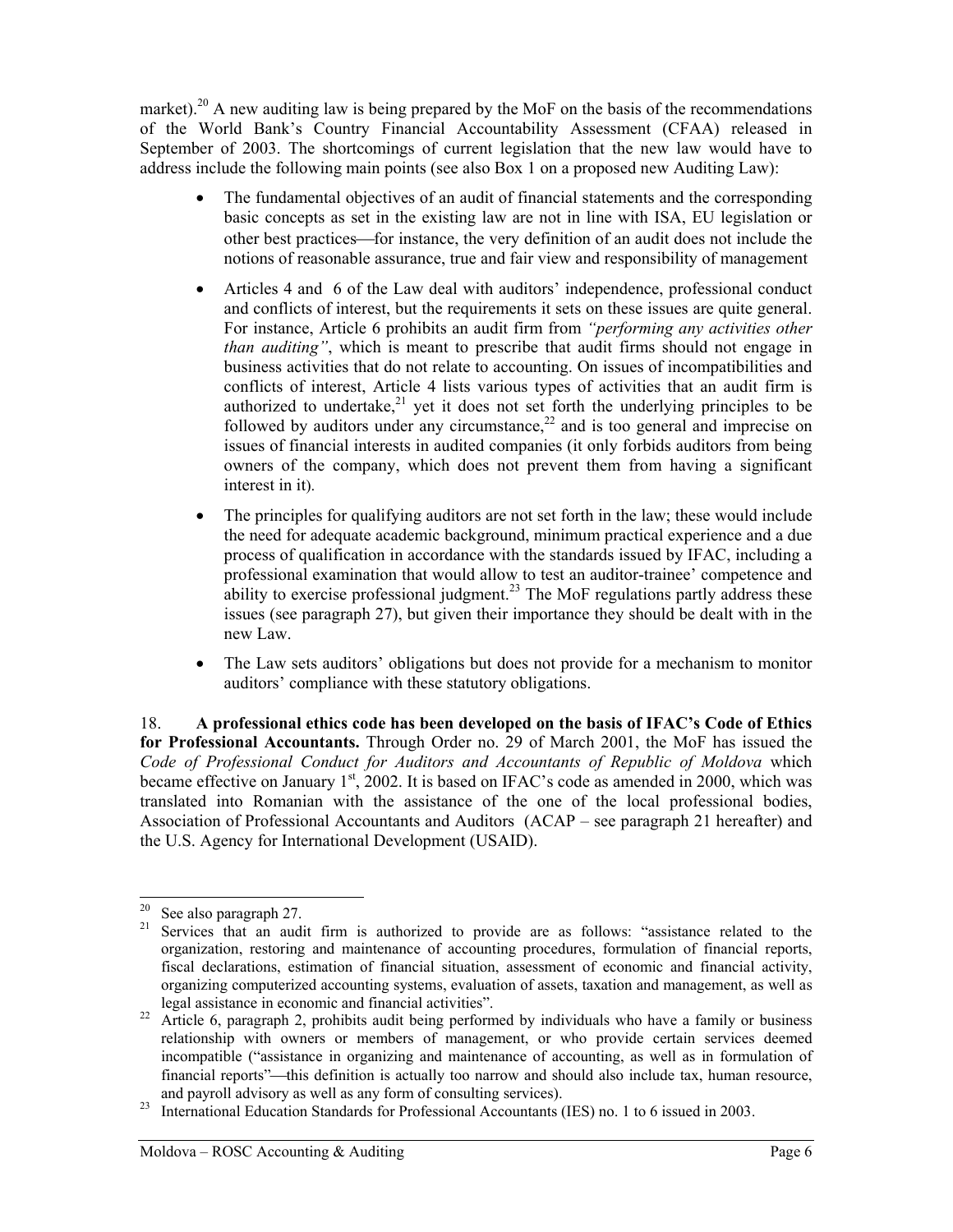19. **Audits of banks and other financial institutions are regulated by the LFI and NBM's specific rules.**[24](#page-9-0) Banks can only appoint an audit firm holding a license to audit financial institutions and whose staff have been awarded an auditing certificate by the NBM's Qualification Commission.<sup>25</sup> Audits must be carried-out in accordance with ISA and an engagement letter must be signed between the auditor and the bank. The NBM is entitled to remove the auditors and/or to repeal their auditing certificate when it considers that they do not comply with their statutory obligations.

20. **The current legislation and regulation do not provide for the availability of enterprises' financial statements to shareholders, creditors or other interested parties.** The Department of Statistics receives copies of all financial statements from JSCs and other business entities, for compilation of national statistics but is prohibited by law from disclosing the content of individual statements. Consequently, there is little transparency in the corporate sector, hence investors and bankers cannot obtain information on individual companies which they do not interact with. Comparative financial analysis which is a key element of credit assessment and investment decisions is therefore made difficult. Ultimately, this lack of information constitutes an impediment to the development of investing, lending and possibly commercial activities in the corporate sector, and contributes to increasing the cost of capital for enterprises.

# **B. The Accounting Profession**

21. **The public accounting profession in Moldova is still at an early stage of development and the audit practice still needs strengthening.** Audit activities have only been introduced and developed recently in Moldova—essentially in the second half of the 1990s. Moreover, because of the narrow scope of statutory audit requirement (paragraph 6) and the modest inflow of foreign investment, demand for audit and related services is relatively low. The Association of Professional Accountants and Auditors (ACAP), a not-for-profit organization established in 1996, is the profession's most representative body, with a membership of approximately 500—mainly individual accountants in small practice. Another professional organization, the Association of Auditing Firms of Moldova (AFAM) has a membership of some 30 local firms. ACAP and AFAM do not cooperate with each other, nor are they actively involved in the accounting and auditing standard-setting process and in the supervision of the profession.

22. **The market for the provision of audit services is split between two clearly distinct segments, one for statutory audits by local firms and the other for audits of banks, listed companies or enterprises with foreign shareholders provided by local affiliates of the "Big-4" international networks.** There are currently 117 audit firms or individual auditors authorized to conduct activities in Moldova, with some 500 employees. The six largest firms in the country by number of licensed staff account for approximately one-fourth of the workforce and number of licensed individuals. The majority of the Big-4 local affiliates only carry-out audits of banks or local subsidiaries or investees of international groups.<sup>26</sup> There does not appear to be a shortage of

<span id="page-9-0"></span><sup>&</sup>lt;sup>24</sup> NBM Regulations on Procedures for the Preparation and Submission of Audit Reports (see above) and on Issuing Certificate for Qualification of Bank Auditor (no.  $34/09-01$ ).

<span id="page-9-1"></span> $^{25}$  NBM's requirements to obtain an auditor certificate include: (i) having a university or college degree in the economic field; (ii) minimum experience working as auditor, accountant, supervisor, or professor in the banking field— three years of experience over the last five) years for university graduates and five years of experience over the last ten years for college graduates; and (iii) obtaining at least 7 grades out of 10 before an ad-hoc qualification commission appointed by the Board of the NBM (Decision of the NBM Board, October 1996).<br><sup>26</sup> It is worth noting that those local Big-4 affiliates are managed by partners who are located outside of

<span id="page-9-2"></span>Moldova, mainly in Bucarest.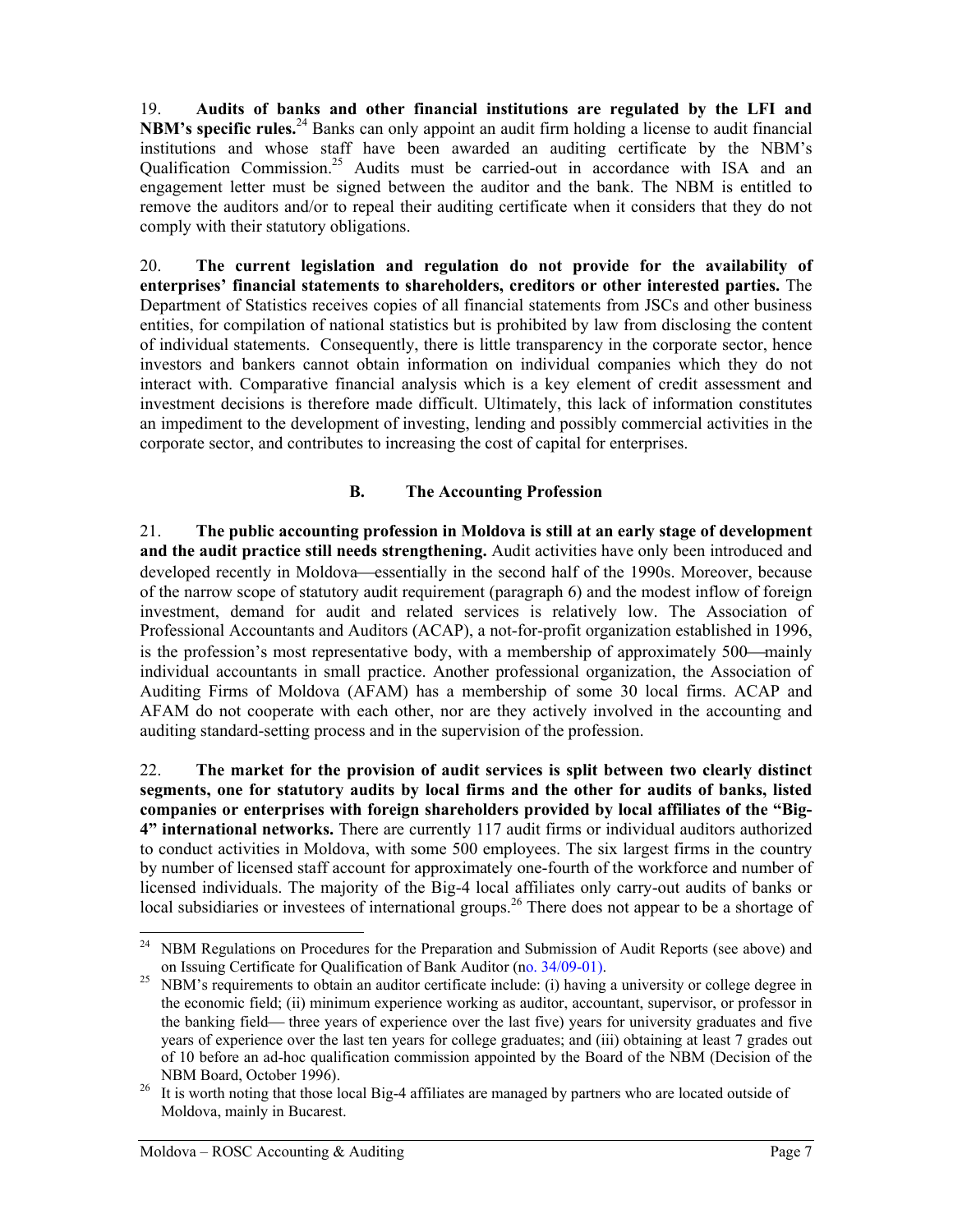auditors at present. However, should the authorities decide to extend the statutory audit requirement to a wider array of entities as suggested hereafter (see paragraph 54), the supply of adequately skilled and trained auditors would have to be increased.

23. **ACAP has made commendable efforts to foster quality audit practice by encouraging members to seek certification from recognized international organizations and mandating such certification for its members who are auditors.** Upon its creation, ACAP admitted some 2,000 accountants as temporary members who had to subsequently pass an examination to obtain permanent membership.<sup>27</sup> ACAP requires its members to have three years of professional experience and to pass a written technical examination whose syllabus is based on a model developed at the level of the Commonwealth of Independent States (CIS). ACAP members are encouraged to seek certification by the Certified International Professional Accountant (CIPA) Program, a program established in 2001 by the USAID in cooperation with international standard-setters and various accounting organization from English-speaking countries.<sup>28</sup> According to ACAP, CIPA certification is a requirement for all members who are practicing auditors. ACAP, while not being a party to the accounting and auditing standardsetting process, contributes to the dissemination of the standards by proposing courses to its members. Also, in 1998, it released an English translation of NAS and the MoF-issued chart of accounts, and assisted in the translation of IFAC's code of ethics. ACAP has been an associate member of IFAC since 1998. These achievements have only been made possible by the financial support from international aid organizations, which is expected to diminish in the near future.

24. **AFAM is an organization of licensed audit firms acting as a trade association.** Under Article 9 of the current Auditing Law, AFAM is recognized as the body with wide responsibilities including coordinating the activity of audit firms, representing their professional interests, collaborating with counterpart foreign organizations, and developing auditing standards and qualification and examination programs to be approved by the MoF and submitting requests for the withdrawal of auditor certificates. In practice, these functions have not been effectively exercised. None of the local Big-4 member firms are members of AFAM.

25. **Various factors constrain auditors' accountability toward stakeholders.** First of all, audited information is seldom available to the public, which has the effect of reducing auditors' exposure to the consequences of possible non-compliance with auditing standards and professional obligations. In addition, auditors are not required to take out professional indemnity insurance, which are meant to facilitate financial statements users' recourse against errant auditors.<sup>29</sup> Furthermore, audit committees, whose role is to monitor external auditors' performance in fulfilling their duties to deliver an audit of quality, are infrequent among Moldovan companies. Added to the absence of enforcement of auditors' obligations by authorities or professional bodies, these factors create an environment of limited accountability that is not conducive to an audit practice of high quality.

<span id="page-10-0"></span><sup>&</sup>lt;sup>27</sup> Until 2003, a large number of ACAP members did not actively participate to the association and did not pay their annual membership fees. The decision was then taken at ACAP's annual general meeting in

<span id="page-10-1"></span><sup>2003</sup> to expel those inactive members, thereby reducing the total membership to 500 approximately.<br><sup>28</sup> Details on the CIPA Program are available on its website at  $\frac{http://www.capcipa.biz/icaicp_eng/htm}{http://www.capcipa.biz/icaicp_eng/htm}$ .

<span id="page-10-2"></span>Moldovan candidates take examinations in Ukraine.<br><sup>29</sup> Auditors are subject to civil and criminal liabilities under the law (Civil Code, Law on Auditing, etc.), although there have been no legal cases brought against auditors.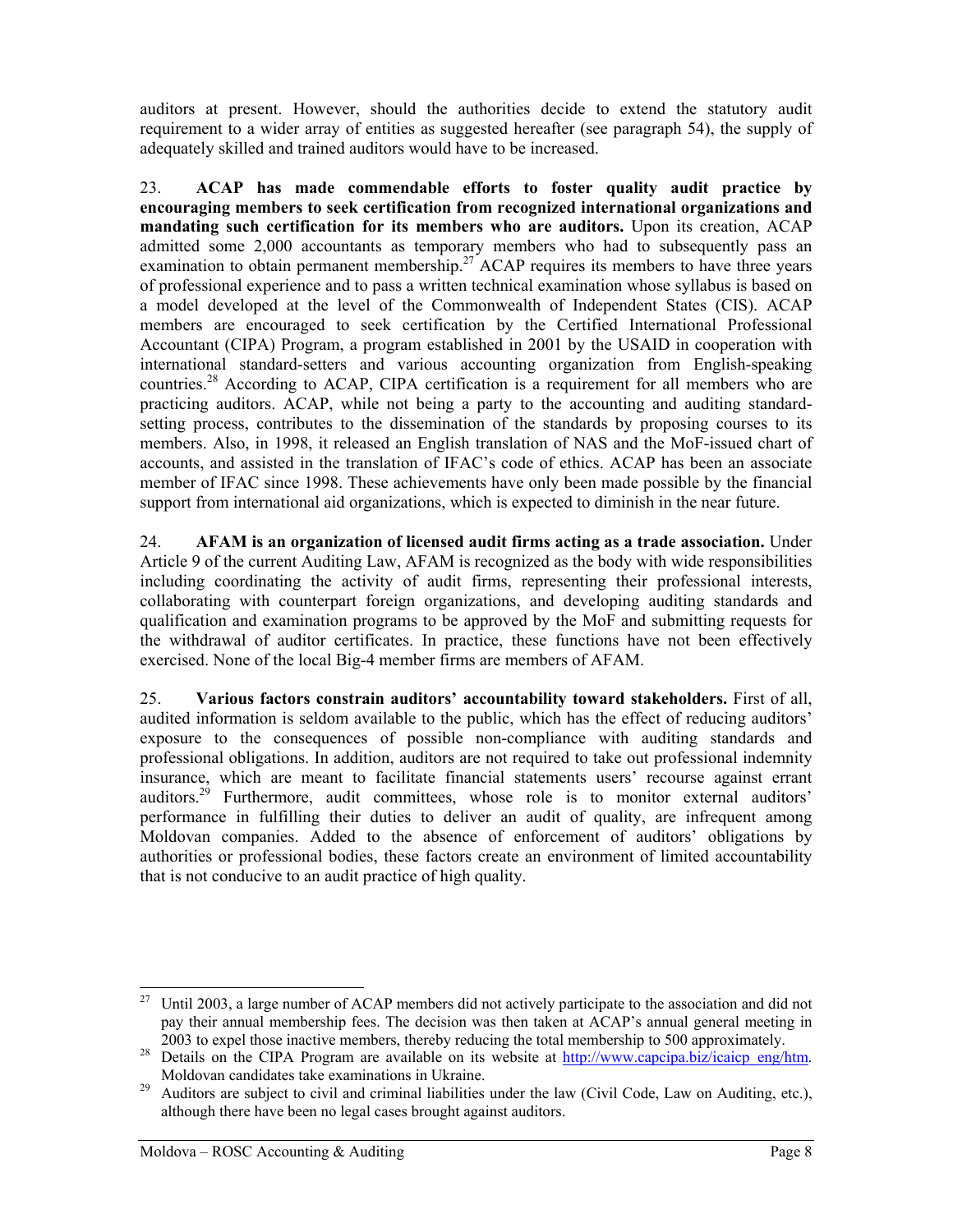#### **C. Professional Education and Training**

26. **Accounting education in Moldova needs strengthening.** The Academy of Economic Studies of Moldova is the main institution providing higher education in accounting. The "Accounting and Auditing" curriculum is comprehensive, including courses on NAS, international standards and sector-specific aspects. Yet, the audit content of the curriculum is quite limited (only two courses deal with audit), and some important courses especially in the context of Moldova are only optional, including *Accounting in small and medium enterprises* and *Formulation and presentation of financial statements*. A review of the syllabus of some of the courses indicate that they are adequate in terms of issues covered. The university experiences difficulty in improving the course contents and keeping syllabi up-to-date with international best practices and IFAC's education standards due to lack of resources, which limit its capacity to purchase and translate relevant material. Moreover, the accounting curriculum does not contemplate apprenticeships within an accounting firm allowing students to apply their knowledge in actual situations and develop basic professional skills. Representatives of the leading accounting firms indicated in interviews that, while they recognized the quality of the Academy of Economic Studies' graduates, they had difficulties in finding recruits with adequate skills and, for some of them, preferred hiring graduates from foreign universities. In any case, local member firms of the international audit networks require their staff to pass the certification examination issued by the ACCA (a professional accounting body based in the United Kingdom), and accordingly provide them substantial in-house training to prepare the exams.

27. **The professional examination required for the issuance of the auditor certificate does not comply in various aspects with related IFAC education standard.** The examination is conducted by a Qualification Commission appointed by the MoF. The one-day exam consists of either written or oral questions, at the choice of the candidates; on average, 70% of the candidates take oral questions. Questions can cover various subjects including legislative and normative acts, accounting and reporting, audit, taxation, and financial analysis. Based on interviews with auditors, the examination focuses more on academic and knowledge-related aspects than on issues involving the auditing practice and the judgment to be exercised by auditors in real-life circumstances. These arrangements conflict with IFAC's International Education Standard (IES) 6, *Assessment of Professional Capabilities and Competence* — which states, *inter alia*, that the examination should "require a significant portion of the candidate's responses to be in recorded form" and "cover a sufficient amount of the whole range of professional knowledge, professional skills, and professional values and the attitudes (…)."The examination results do not provide sufficient guarantees that the persons to whom the certificate is awarded have demonstrated adequate professional skills and values to carry-out the functions of independent auditor.

28. **Professional continuing education is not mandatory to retain a certificate of auditor and is only carried-out by audit firms whose internal policies set such requirements.** IES 7, *Continuing Professional Development (…)* prescribes that all members of the accounting profession should receive continuing education in order for them to be able to provide "highquality services to meet the needs of the public". Indeed continuing education is especially needed for auditors to keep their knowledge of applicable legislation and accounting and auditing standards up to date, as these expand and evolve, as well as to adapt to new types of transactions within companies and to new tools made available for conducting audit activities.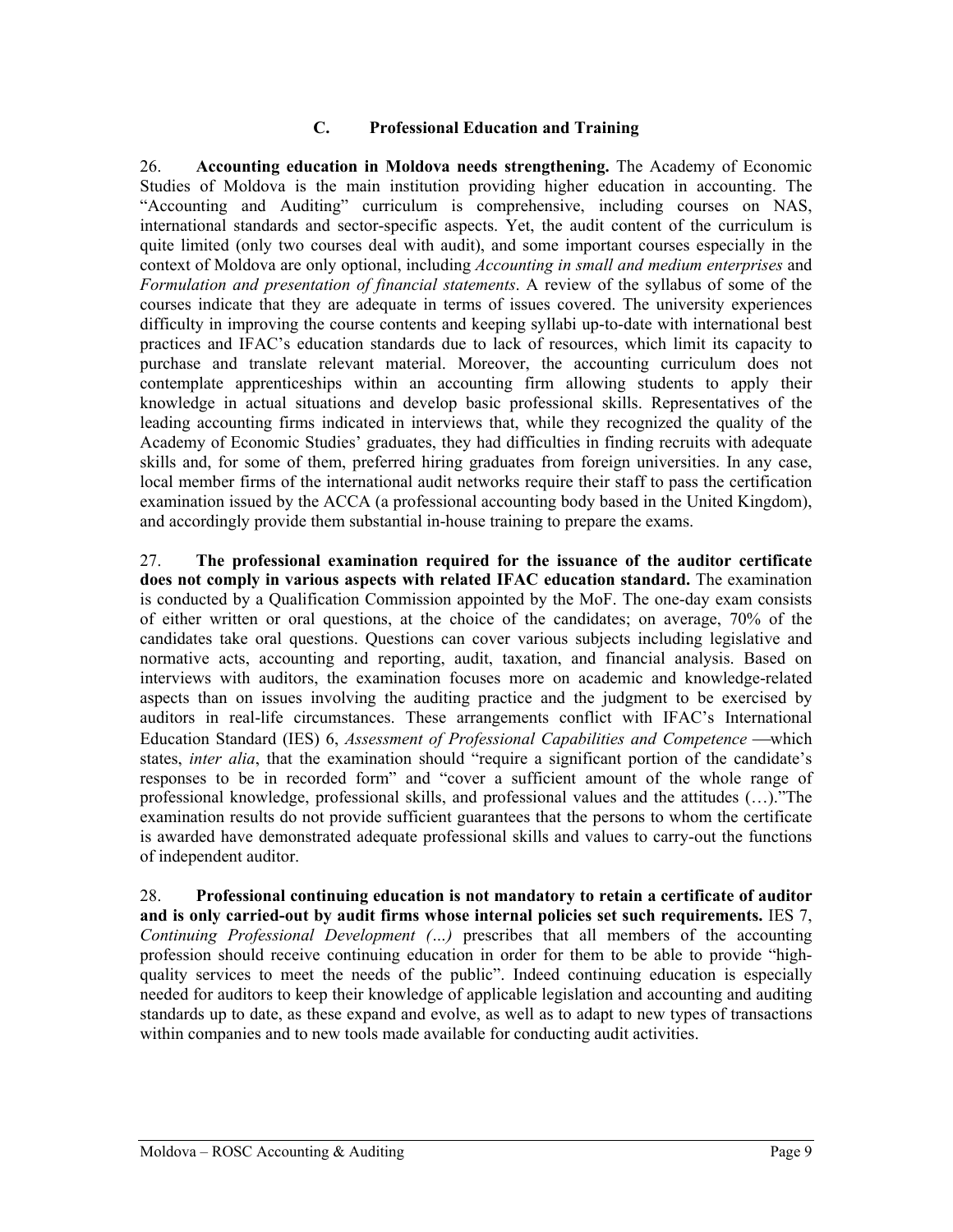#### **D. Setting Accounting and Auditing Standards**

29. **Accounting and auditing standards are issued by a Division of the Ministry of Finance mostly through translation of international standards (IAS/IFRS and ISA).** Article 9 of the Law on Accounting states that "the Ministry of Finance shall develop the methodology of accounting, unified charts of accounts, samples of accounting registers, forms of financial reports, methodological instructions for their completion, as well as accounting standards, compulsory for entities [required to keep accounting books]". In some cases, modifications to the text of the IAS were made, primarily to simplify the requirements of the standard and make it easier to apply by Moldovan enterprises (see paragraph 36). The preparation of the standards is carried out by the Division of Accounting Methodology and Audit, which consists of twelve permanent working staff of the MoF with civil servant status. The Division of Accounting Methodology and Audit issued the existing NAS and NSA respectively between 1996 and 1998 and in 1999-2000 for the most part, with the support of international donors, mainly USAID. Currently, it lacks the necessary resources to update and expand the standards in line with changes made to the equivalent international standards respectively by the International Accounting Standards Board (IASB) and IFAC's International Auditing and Assurance Standards Board (IAASB).<sup>30</sup> Under Article 13 of the Accounting Law, a so-called Methodological Consultative Council under the MoF is in charge of "reviewing and development of proposals on disputable issues regarding accounting and financial reporting". Draft standards are prepared on the basis of the text of IAS/IFRS and ISA translated into both Romanian and Russian, with some adaptations (see paragraph 35 and Appendix). Draft standards are not exposed for comment. Instead advice is sought informally from experienced individuals in the accounting and auditing field and relevant industries, as applicable.

30. **Specific accounting standards and requirements for financial institutions, insurance companies, and listed companies are set by the respective regulator, subject to approval by the MoF.** The NBM has issued accounting standards for banks and other financial institutions subject to approval of the MoF, including NAS 30, *Disclosures in Financial Statements of Banks and Other Financial Institutions*. The CNVM set-out accounting rules and regulations for professional participants and companies listed on the stock market, as does the SIIS for insurance and reinsurance companies for both regulatory and general-purpose financial statements. The process that is followed to set these standards and rules involves some degree of informal consultation with interested parties.

# **E. Enforcement of Accounting and Auditing Standards**

31. **The Law does not provide for a clear and effective mechanism for enforcing the accounting and financial reporting requirements on enterprises**. Article 90 of the JSC Law states that "supervision over company activity shall be executed by the authorized state bodies in conformity with the procedure provided by the statutes." This Article does not define which entities are to ensure enterprises' compliance with statutory accounting, financial reporting and auditing requirements, and what type of controls authorities should exercise in that matter. The Accounting Law is silent on the issue of compliance. As a result, neither the Statistics Department, the MoF, or the CNVM—which is supposed to exercise some oversight of all open JSCs—conduct any enforcement activities with respect to accounting and auditing requirements.

<span id="page-12-0"></span><sup>&</sup>lt;sup>30</sup> Considering its budget constraints, the Division of Accounting Methodology and Audit treats as a priority the issuance of new NASs to mirror IASs or IFRSs issued after 1998, rather than updating previously issued NASs.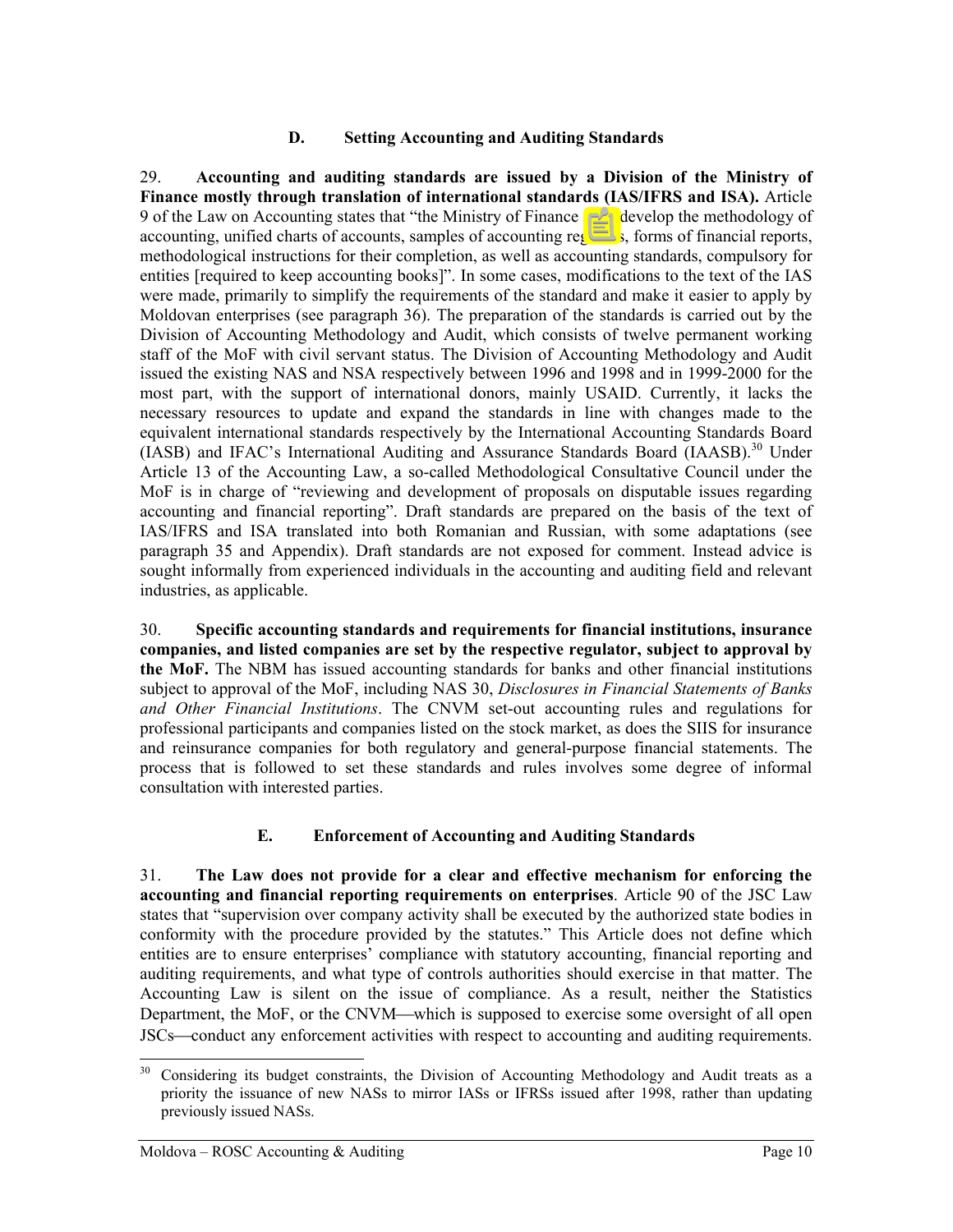The CNVM indicated during the ROSC review that they considered their mandate for ensuring compliance with statutory requirements to be restricted to the aforementioned professional participants. The MSE does not carry out any enforcement actions either. The law confers broad sanctioning powers to the authorities against companies who do not comply accounting and financial reporting obligations. $31$ 

32. **In the banking sector, the NBM plays an active role in enforcing accounting and financial reporting requirements.** The NBM's Department of Banking Regulation and Supervision examines the periodic (annual, quarterly and monthly) reports filed by banks to assess their performance and situation and prepare on-site inspections. On-site inspections are conducted according to a Manual of Field Controls. These cover compliance with accounting standards—including proper use of the chart of accounts, conformity with NAS 30, existence of required daily and monthly records and ledgers; these control procedures are carried-out by NBM's Accounting Department—and an assessment by the Banking Supervision Department of the external audit process and follow-up on issues or recommendations raised by them in prior audits to ensure their resolution or implementation. The NBM organizes periodic meetings with audit firms on technical issues and to discuss the problems encountered in the course of their audits. NBM can request any information from financial institutions for the purposes of its supervision. Under Article 38 of the LFI, NBM can apply administrative sanctions against financial institutions for non-compliance with their statutory and regulatory obligations. Those sanctions include: admonition, penalties applied against the bank (by up to 0.3% of the capital) or the directors (by up to ten months of a average salary), suspension of activities, revoking administrators, and cancellation of banking license.

33. **The SIIS does not monitor compliance by insurance companies with accounting standards to any significant extent mainly due to its lack of resources.** There is no qualified actuary on the staff of the SIIS, which seriously limits the regulator's capacity to verify whether the provisions relating to insurance contracts are correctly calculated—which is one of the most sensitive aspects of accounting by insurance companies. The staff of the SISS is too small to allow on-site inspections.

34. **Neither the MoF nor any of the professional bodies monitor auditors' compliance with NSA and the ethics code**. Under the current Auditing Law, AFAM have the right to recommend the withdrawal of an auditor's license but does not carry out any monitoring process. If the standards of accounting compliance and auditing is to be raised to an acceptable level in Moldova, then a proper monitoring system needs to be set up. Audit firms are statutorily responsible toward the business entity and the beneficiaries of the information "for damages caused as a result of advice of poor quality" (Article 16-1 of the Law on Auditing), but not for non-compliance with NSA and other professional obligation vis-à-vis the shareholders and other financial statement users.

<span id="page-13-0"></span><sup>&</sup>lt;sup>31</sup> For instance, the administrative code of 1985 provides for disciplinary measures against infringement of regulation on book keeping, preparation and presentation of financial statements. Article 56 of the Accounting Law prescribes that "persons guilty of violation of this Law, failing to keep accounting records, applying incorrect accounting standards and other normative documents, as well as those who deliberately present false data in financial reports, shall be liable to disciplinary, material, property, administrative or criminal responsibility". The Tax Code also deals with "violation of accounting rules" (Art. 257).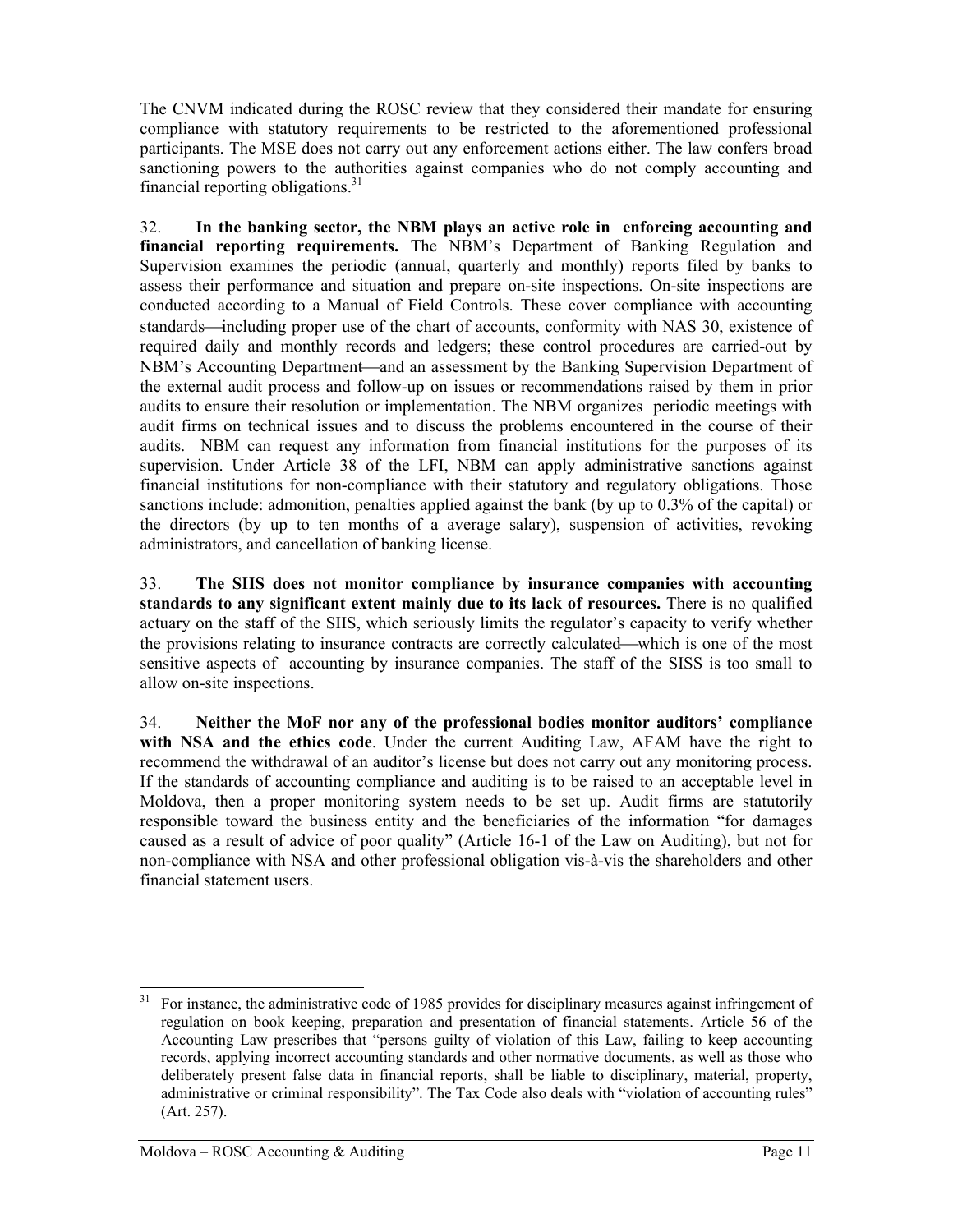#### **III. ACCOUNTING STANDARDS AS DESIGNED AND AS PRACTICED**

35. **Moldova's National Accounting Standards (NAS) were historically developed on the basis of IAS, but they have not been expanded or updated for a number of years**. NAS were issued from 1994 to 1998 on the basis of the IAS standards at the time. In the meantime, the International Accounting Standards Committee (IASC) and its successor the International Accounting Standards Board (IASB) have issued several new standards, and updated or repealed a number of the pre-existing ones. None of the changes made to previously adopted IAS are reflected, and later international standards have no equivalent in Moldova. As a consequence, out of the 36 international standards issued to date and still in force (34 IASs and 2 IFRSs), 15 are not applied in Moldova, and for a number of others the national equivalent (NAS) is out-of-date vis- $\hat{a}$ -vis IAS.<sup>32</sup> In addition, although integral components of IAS/IFRS, none of the 31 interpretations issued by the IASC's Standing Interpretations Committee (SIC), was incorporated into the NAS. The MoF has issued "Comments on the application of NAS" for a number of the standards, to provide guidance on how standards should be used in specific circumstances considering theoretical examples.

36. **In the absence of a national standard on important matters that can involve material amounts, and because the level of disclosure under NAS is less demanding than under IFRS, the financial information prepared under the NAS is prone to be incomplete, if not inaccurate in certain cases.** Some of the issues where adoption of national standards appear to be particularly needed are (a) employee benefits (IAS 19), (b) financial instruments (IAS 32 and  $39$ ), and (c) impairment of assets  $(IAS\ 36)<sup>33</sup>$  Furthermore, issued NAS standards are often less demanding than their counterpart IAS, especially in terms of disclosure but also of recognition and measurement. For instance, NAS 11, *Construction Contracts*, does not require that expected losses at completion of a contract be recognized as soon as they are identified. This is a major shortcoming of the Moldovan standard that is all the more worrisome since construction is an important activity in the country.

37. **The MoF has developed a specific accounting standard for small and medium enterprises (SMEs), which is useful for bookkeeping but needs some simplification and does not provide SMEs with a clear framework for** *reporting***.** NAS 4, *Accounting by Small Business Entities*, was developed pursuant to Article 14 of the Accounting Law (see paragraph 8) to provide a set of "principles of accounting, preparation of accounting registers and financial statements" adapted to SMEs' less complex transactions and resources. It includes an indicative chart of accounts that limits the types of entries to a few basic categories of assets, liabilities, equity components revenues and expenses (e.g., a single account for all revenues), as well as certain off-balance sheet items. The standard then provides detailed guidelines as to how books of accounts should be kept and various examples of accounting statements and worksheets (balance sheet, and income statement, and ledgers). Financial statements produced in accordance with NAS 4 are defined as follows: "balance sheet, income statement, annex to the financial statements and explanatory notes" (NAS 4, paragraph 42). However, no definition is given of the content of those notes (or which of the disclosures required by NAS 5, *Presentation of Financial Statements*, can be omitted or adapted). Moreover, NAS 4 does not set out any principles for the recognition of transactions and for measuring assets and liabilities; SMEs are supposed to refer to the more complex rules set in the NAS standards developed for large enterprises.

<span id="page-14-1"></span><span id="page-14-0"></span>

 $32 \text{ A summary of the main differences between IFRS/IAS and NAS is provided in Appendix 1.}$ <br>33 The MoF has indicated that the Division of Accounting Methodology and Audit is currently working on a NAS 19, *Employee Benefits*, which is under review by the Methodological Consultative Council, as well as on a NAS 22, *Business Combinations* and NAS 32, *Financial Instruments*.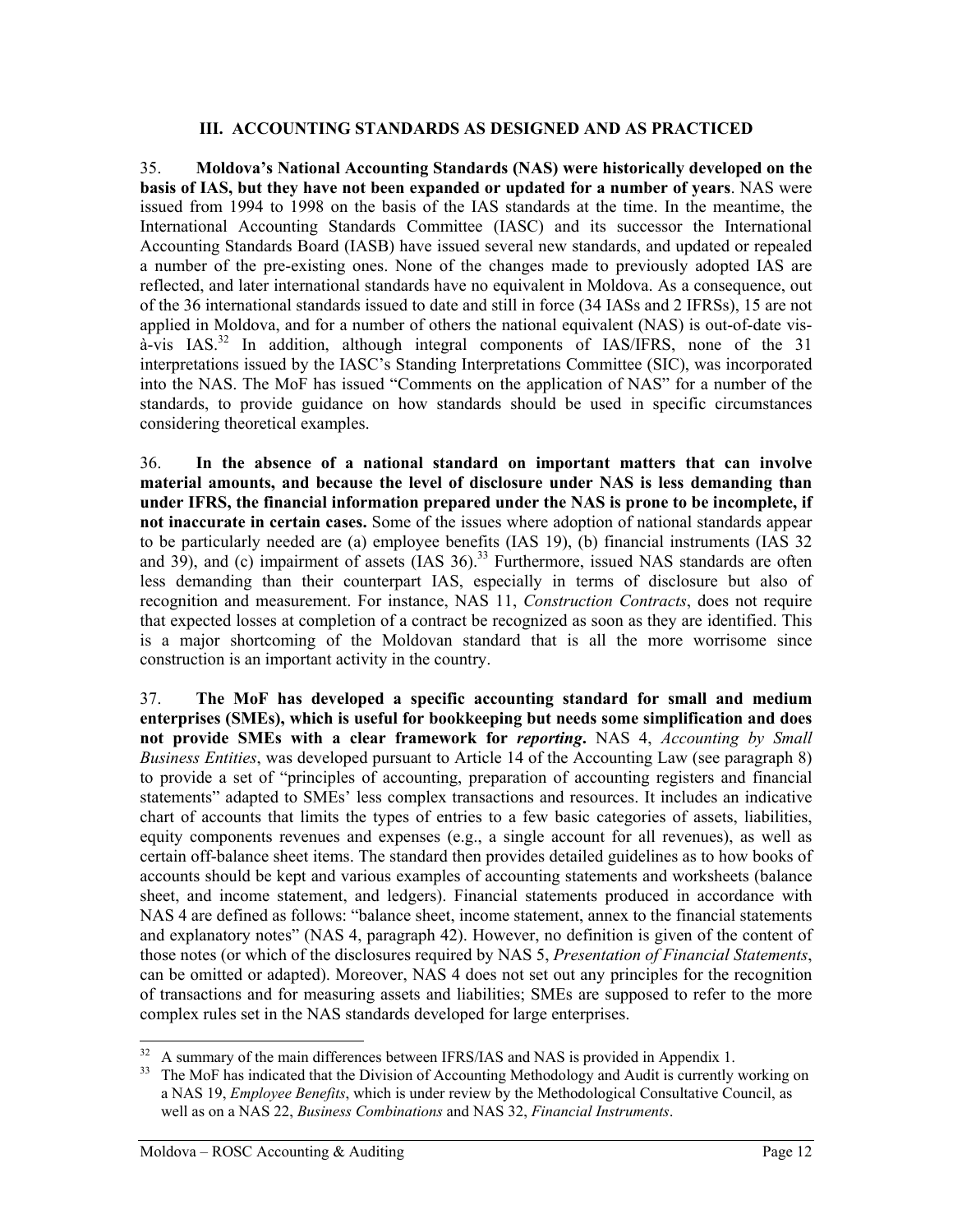<span id="page-15-3"></span>38. **NAS 30 and NAS 63 provide sound bases for financial reporting by banks and nonbanking credit institutions, although they need to be complemented by standards dealing specific issues such as loan loss provisioning.** As previously noted, NAS 30, *Disclosures in Financial Statements of Banks and Other Financial Institutions* is based on its equivalent IAS 30.<sup>34</sup> Although no English translation of the standard could be obtained, a cursory review and discussions with in-country stakeholders indicate that it has the same scope, structure and content as its IAS equivalent (paragraphs 1 to 58); it also incorporates parts of IAS 7, 32 and 39, and has various annexes including templates of financial statements. With respect to NAS 63, Presentation of Information in Financial Statements of Savings and Credit Associations [SCA]<sup>[35](#page-15-1)</sup> *and Other Similar Institutions*, it was issued by the MoF in 2002 as a simplified version of NAS 30 due to the lesser sophistication of these entities.

39. **The NBM has issued a specific Regulation dealing with loan loss provisioning by banks for statutory purposes, following an approach that differs from the one recommended by IFRS.** The regulation issued in 1998 requires that banks measure impairment losses on loans using a matrix with fixed provision rates depending on the condition of loan, as follows: standard: 2%; past-due: 5%; sub-standard: 30%; doubtful: 75%; compromised: 100%). This approach, which is often followed by banking supervisors for regulatory financial reporting and is generally considered suitable for prudential purposes, is not consistent with IAS 39, which specifies that impairment losses should be estimated on the basis of the present value of expected future cash flows.<sup>36</sup> General-purpose financial statements of banks (i.e. statutory statements issued to the shareholders and other users than the regulator) should be free of influence of prudential approaches. The best solution should therefore be to adopt IAS 39 (or at least the provisions of the standard that deal with impairment of loans), and possibly to require banks to report separately to the NBM on the structure and quality of their loan portfolios so that the regulator monitor the adequacy of the levels of loan-loss provisions from a regulatory perspective.

40. **Most banks and a number of companies in Moldova prepare a separate set of financial statements under IFRS, in addition to NAS-based statutory financial statements, to satisfy the needs of shareholders or lenders.** This is the case for enterprises who have foreign shareholders or have borrowed from international creditors, including multilateral or bilateral donors. While this contributes to the quality of the financial information, it has the drawback of obliging those companies to keep two different sets of financial statements – one for statutory purposes, the other for investors and lenders – and different accounting records. It creates a disincentive for regulators and stakeholders to strengthen the statutory financial reporting regime and represents an additional administrative burden for these companies.<sup>[37](#page-15-3)</sup>

<span id="page-15-1"></span><span id="page-15-0"></span>

<sup>&</sup>lt;sup>34</sup> IAS 30 has almost the same title but refers to "Similar" financial institutions instead of "Other".<br><sup>35</sup> SCAs are a legacy of the Soviet system. Their role is mostly to channel government and donor funding throughout the country, mainly to farmers, in the form of loans of up to US\$ 250,000 with maturities of

<span id="page-15-2"></span>up to 15 years.<br><sup>36</sup> The fact that the two approaches differ is confirmed by the difference in the evaluation of provisions on loans for statutory purposes and under IAS 39 which the ROSC noted by comparing the two sets of financial statements of four large banks. In one case in particular, the amount of provision estimated

under IAS 39 as of December 31, 2003 was 20% lower than the amount recorded for statutory purposes. 37 Comparing the NAS- and IFRS-based financial statements as of December 31, 2003 of one bank, differences were noted on the following aspects: (i) the depreciation periods of property (20 years under NAS and 40 years under IFRS), although in both cases it is supposed to reflect the assets' useful lives; (ii) loan loss provisioning (see paragraph 39); (ii) impairment of fixed asset (since IAS 36 has not been adopted – see paragraph 36); and (iv) amortization of discounts on loans to customers. On aggregate, the effect these differences was material only on the net income (by approximately 10%). Moreover, a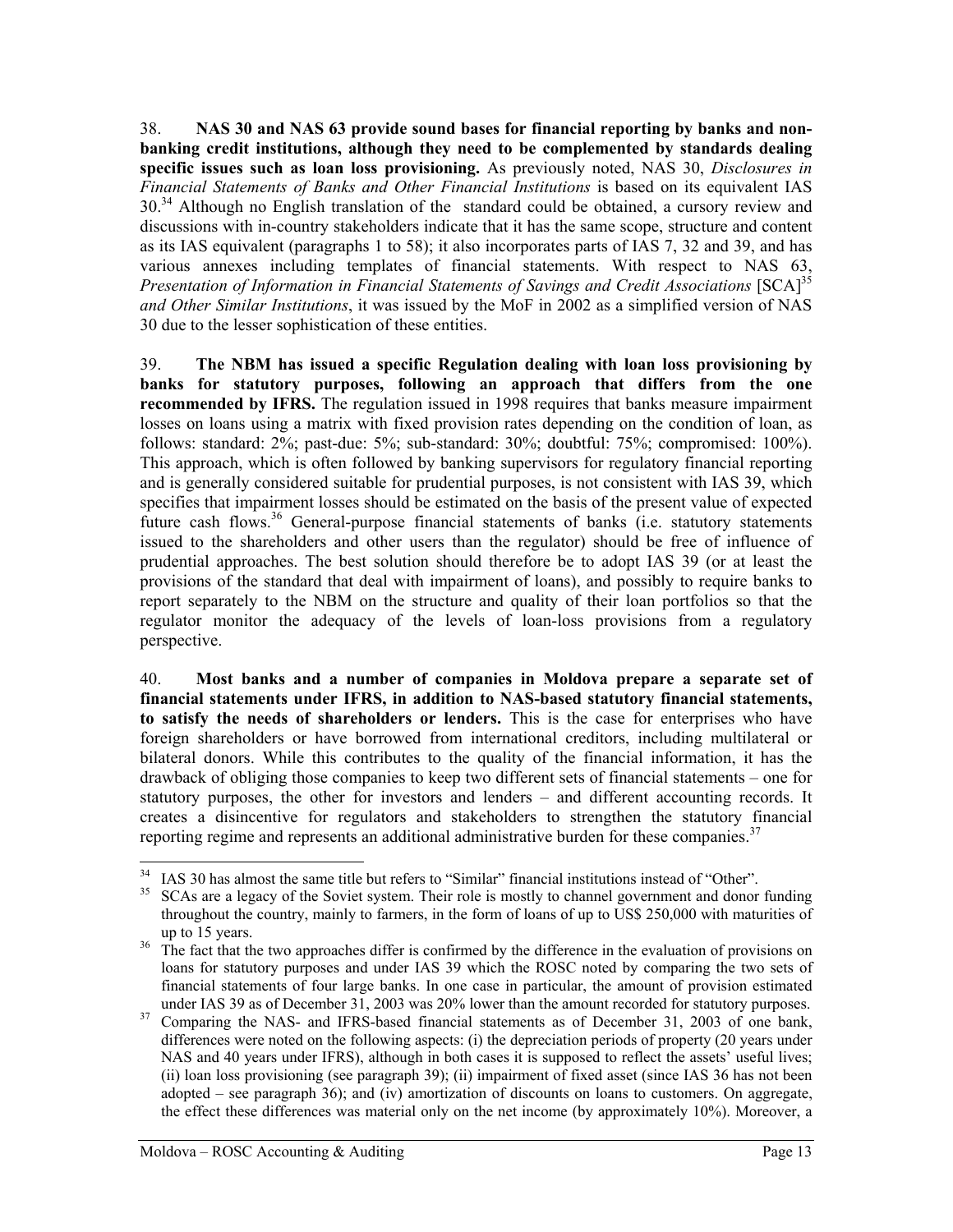41. **The review of IFRS-based audited financial statements of four banks did not reveal apparent material departures from the standards.** Due to the present nature of banking activities in Moldova, banks carry-out relatively less complex lending and investment transactions, resulting in relatively simple financial statements. Furthermore, as the banks generally do not have subsidiaries, very few need to prepare consolidated financial statements. For one bank, the IFRS-based financial statements as of December 31, 2003 which were submitted to the ROSC team for review included a recently created leasing company carried as an investment (i.e., not consolidated). IAS 27, *Consolidated Financial Statements and Accounting for Investments in Subsidiaries* requires that all entities upon which control is exercised (which is the case of that subsidiary) be consolidated. The ROSC team was informed that consolidated financial statements were not available at the time of the review but were prepared later. This is in contradiction with IAS 27 which requires parent company, unconsolidated financial statements to be issued contemporaneously with the consolidated ones. Also, for statutory purposes, interviewed practitioners indicated that the NBM does not enforce NAS 27 (equivalent to IAS 27). The practice of not consolidating certain subsidiaries can impede the financial statements from providing a complete presentation of the bank's financial position and performance, and distort certain key financial ratios (e.g., debt-to-equity ratio, or return on assets).

42. **The statutory audited financial statements of enterprises and non-banking institutions that were reviewed as part of this ROSC did not comply with NAS, and did not even meet the basic requirements to be considered financial statements.** The entities reviewed included five listed companies, one state-owned enterprise (SOE) and four non-banking institutions (insurance company and savings institution). In all cases, prescribed formats for the balance sheet, the profit and loss statement, and the cash flow statement were closely followed, but in none of the cases reviewed were any accounting policies or other explanatory notes presented, in contradiction with NAS 5, *Presentation of Financial Statements*. In the absence of complete information and sufficient details necessary to the analysis and understanding of the company's financial position, performance and cash-flows, as well as contingencies and commitments of the company, the financial statements do not provide a useful tool for shareholders, investors and lenders to make adequately informed corporate, investment, or credit decisions.

### **IV. AUDITING STANDARDS AS DESIGNED AND AS PRACTICED**

43. **Moldovan auditing standards (NSA) are for the most part a direct translation of ISA, although they do not include certain recent amendments and additions to ISA.** NSA were issued from 1999 to 2000. Two recently issued ISA have not been translated into a NSA (ISA 315, *Understanding the Entity and its Environment and Assessing the Risks of Material Misstatement* and ISA 330, *The Auditor's Procedures in Response to Assessed Risks*). Moreover, standards issued by IFAC relating to other types of services have not been adopted.<sup>38</sup> On the other hand, some of the IFAC-issued International Auditing Practice Statements (IAPS) have been translated,<sup>39</sup> which can be helpful to auditors in addressing practical issues relating to specific

l

number of the disclosures present in the IFRS-based financial statements were not provided in the NAS-

<span id="page-16-0"></span>based ones.<br><sup>38</sup> They include the International Standards on Review Engagements, the International Standards on Assurance Engagements, the International Standards on Related Services.<br>
e.g., IAPS 1000 Inter-Bank Confirmation Procedures, IAPS 1005 *The Special Considerations in the* 

<span id="page-16-1"></span>*Audit of Small Entities*, or IAPS 1007 on *Communication with Management*).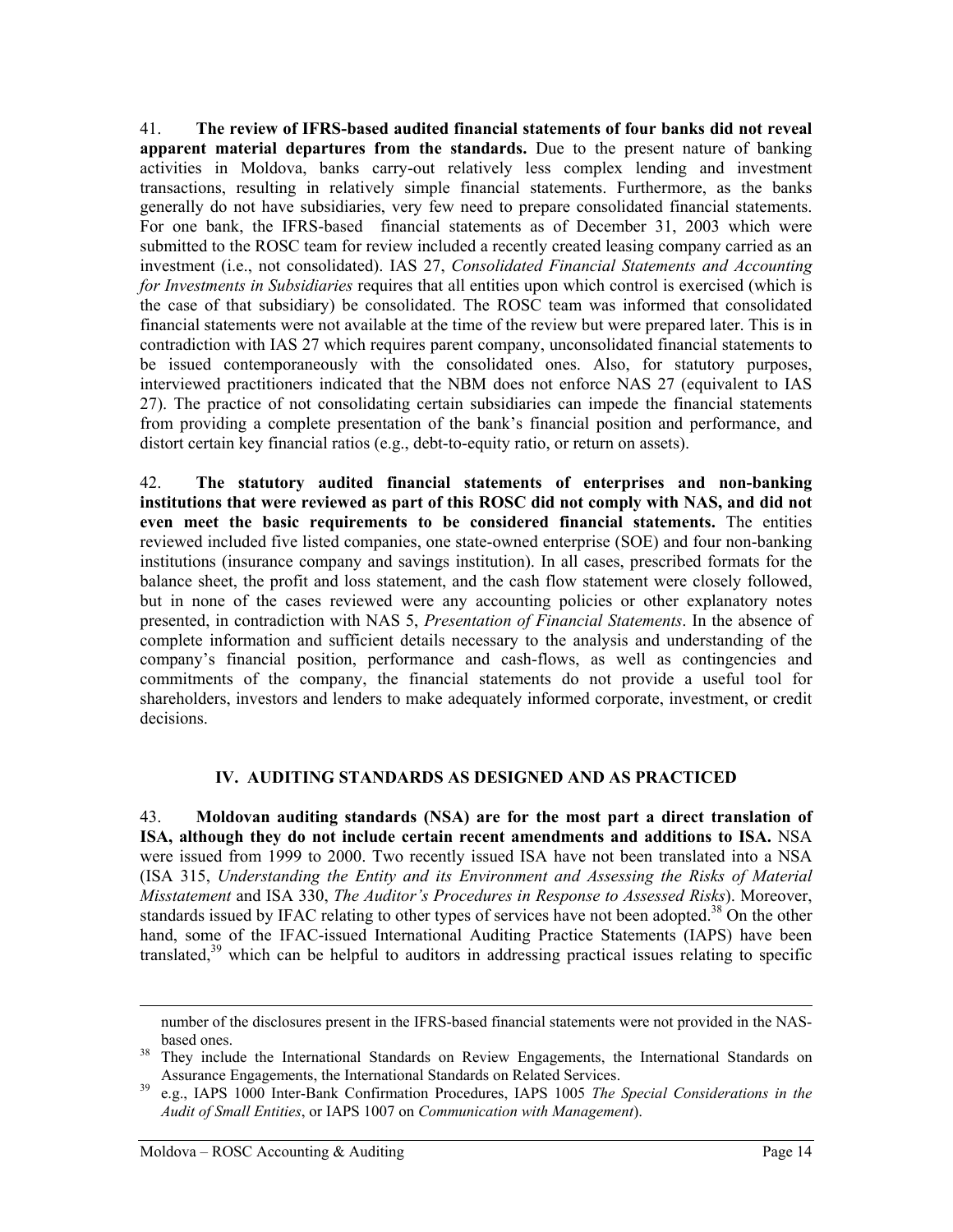circumstances. The MoF has indicated that it intends to issue new national standards (NSA) equivalent to the above ISAs in the near future, as well as practice statements.

44. **Based on interviews conducted by the ROSC team with representatives of various audit firms in Chisinau, auditing practices tend to depart from the standard in several areas.** The main areas were discrepancies between the standard and the practice exist include: (a) third-party confirmation of debtors and creditors, which is an essential procedure to independently verify the accuracy and completeness of these third-party accounts, but are very difficult to implement; (b) stock counts to ensure the existence of inventories—also a basic check that is often not properly carried-out; (c) inquiries of subsequent events and the appropriateness of management's use of the going concern assumption; and (d) quality control for audit work, which appears to be applied only by the audit firms with international affiliation.

45. **The cases of non-compliance with NAS identified by the ROSC in the reviewed financial statements were not mentioned by the auditors in their reports**. Under NSA 700, *The Auditor's Report on Financial Statements*, the absence of explanatory notes on the NASbased, statutory financial statements (discussed in paragraph 41) should have given rise to adverse opinions in the corresponding audit reports, on the basis that those financial statements were incomplete and possibly misleading.

46. **The environment in which the auditing process is developed in Moldova is not conducive to compliance with auditing standards.** Several factors seem to explain the difficulties or disincentives in complying with established auditing standards , including:

- *Lack of understanding of the audit process by corporate entities –*Representatives of audit firms interviewed as part of this ROSC stated as a difficulty the fact that often companies are not used or equipped to accommodate an external audit. For instance, stock counts are often not properly prepared.
- *Lack of practical experience and technical expertise for applying auditing standards and enforcing accounting standards* – Due to the fact that accounting curricula are not oriented toward practical application of the auditing standards, and that continuing education and training is not mandatory, auditors may experience difficulties in applying NSA effectively.
- *Limited role of governance structures among companies* As previously noted, audit committees are infrequent in Moldova, as corporate entities are not required to establish them. Yet they are believed to play an important role in ensuring that external auditors fulfill their responsibilities to deliver an audit that meets the needs of the stakeholders.
- *Absence of monitoring and effective sanctions* As previously noted, there is no monitoring of the compliance with auditing standards and to ensure that practicing auditors in Moldova observe quality assurance procedures (including ISA 220 on quality control of audit work). Also, the law does not explicitly set sanctions against errant auditors, and the fact that financial statements of most companies are not published reduces the possibility that infringement by auditors of their responsibilities are uncovered, thereby weakening auditors' incentive for quality.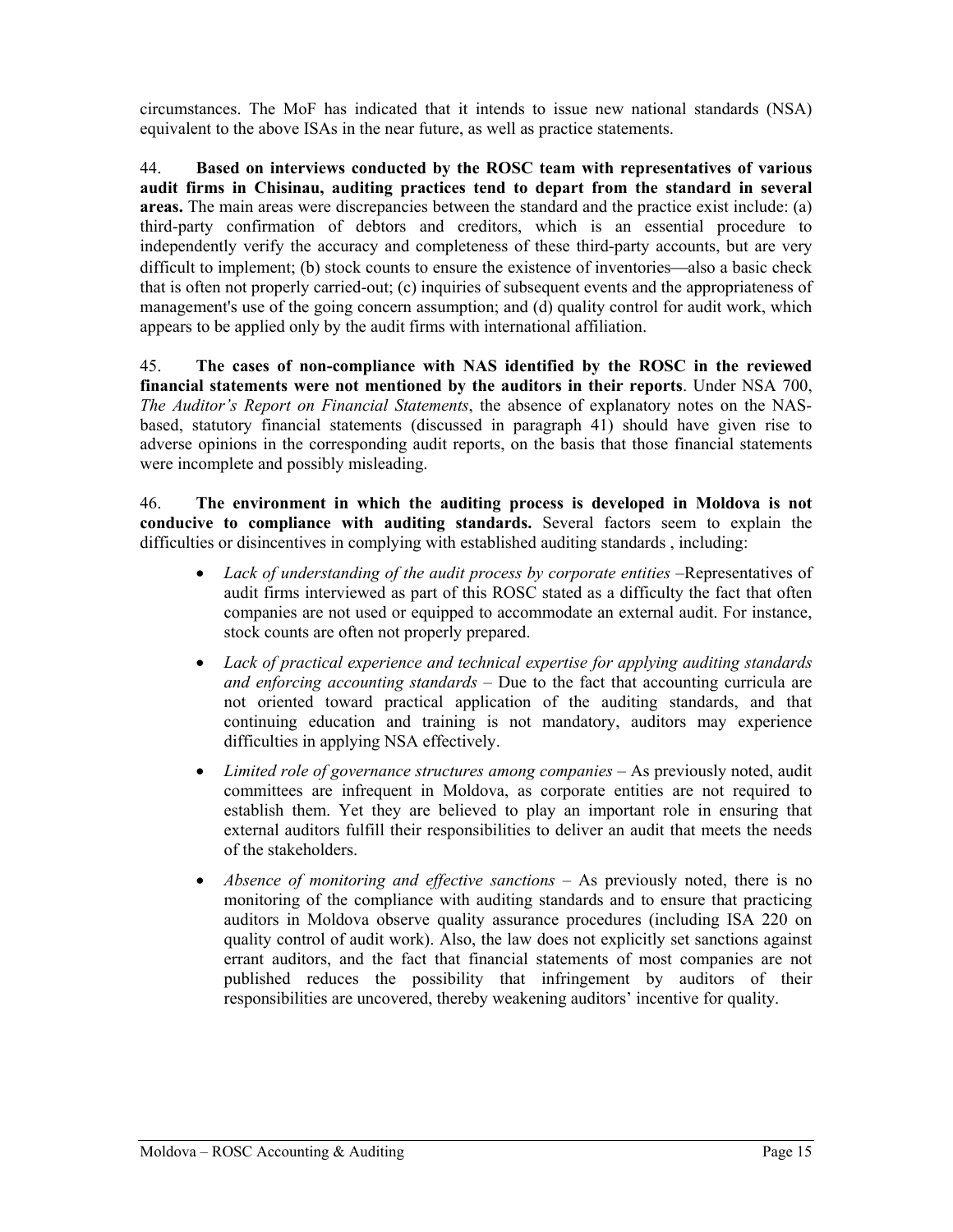#### **V. PERCEPTIONS ON THE QUALITY OF FINANCIAL REPORTING**

47. **Demand for transparent financial statements is still relatively low, due to the lack of availability of financial information, the early stage of development of the securities market and a modest level of foreign investment.** Private investors appear to place limited reliance on statutory financial statements when conducting due diligence as part of their investment projects in Moldova. Instead, they request special-purpose financial statements under IFRS. Observers acknowledge the achievements in the 1990s in developing a reporting framework based on international standards, and the improvement it brought, especially in the banking sector which is generally viewed as producing better quality financial information than the corporate sector. Enterprises' reluctance to disclose information and focus of tax consequences of accounting are widely seen as obstacles to increasing transparency and building-up the quality of the financial reporting. Many interested persons interviewed pointed to the state-owned sector as an area where information was generally not transparent and rarely available.

#### **VI. FINDINGS AND POLICY RECOMMENDATIONS**

#### **A. Main Findings**

48. Private sector accounting and auditing standards in Moldova are significantly incomplete, and compliance with the standards is low. As a result, the accuracy and usefulness of corporate financial statements is limited. The principal observations of the ROSC review of accounting and auditing practices in Moldova follow:

- (i) Over the last ten years, the Ministry of Finance (MoF) has been active in setting accounting and auditing standards for the private sector, with the assistance of international donors. The National Bank of Moldova (NBM) has also been active in developing a financial reporting framework for banks.
- (ii) There is a specific act of law in Moldova dealing with accounting. It focuses on bookkeeping aspects, is very prescriptive, and does not set the underlying principles of financial reporting.
- (iii) National Accounting Standards (NAS) are still in transition toward International Financial Reporting Standards (IFRS). They have not been updated since 1998 and do not incorporate 15 of the current IFRS/IAS standards, and therefore information under NAS is prone to be incomplete, if not inaccurate. Moreover, some of the NAS have significant differences with their IAS equivalent, especially that dealing with construction contracts.
- (iv) A specific standard (NAS 4) has been adopted for small-sized entities. However it focuses on bookkeeping aspects and does not provide a clear framework for reporting.
- (v) National Standards on Auditing (NSA) were issued only a few years ago and are very much in line with International Standards on Auditing (ISA) The MoF has issued several practice statements based on the one issued by IFAC; these are useful for the profession to apply the standards.
- (vi) Most banks and a number of large companies in Moldova prepare IFRS-based financial statements in addition to statutory financial statements, which represents redundant efforts and costs for these companies.
- (vii) Enterprises are not required to make their financial statements available to the public. As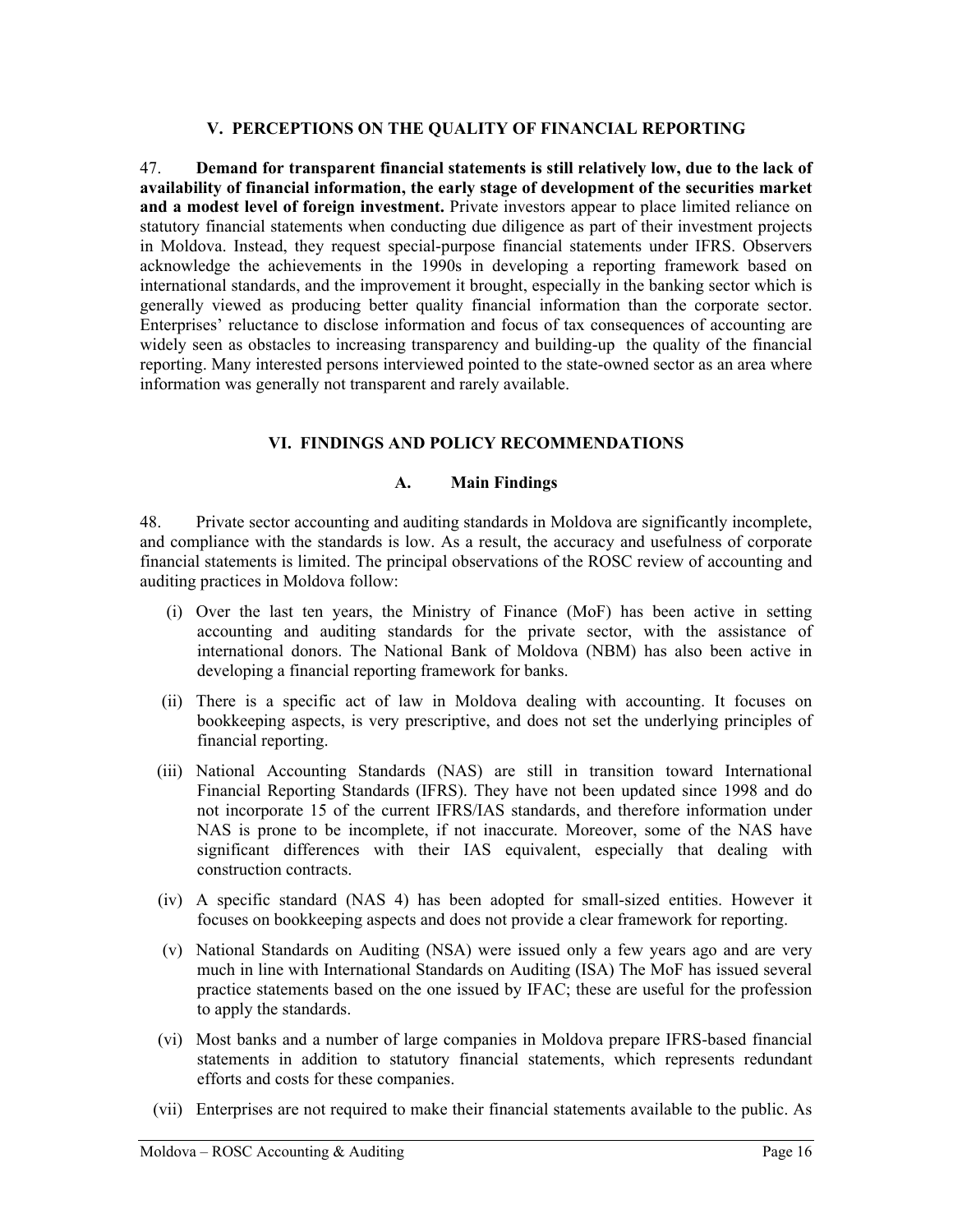a consequence, the level of financial transparency in the corporate sector is low and it makes it more difficult for investors and banks to carry-out adequate analyses for investment and lending purposes. This hinders enterprises' access to medium/long-term financing.

- (viii) Only banks and the majority of listed companies are statutorily required to have their financial statements audited, which represents a very small number of entities. There is a mandatory Censors' Committees in charge of exercising control over the financial reporting, but this mechanism cannot be construed to be an audit. In the absence of safeguards to ensure the accuracy and fair presentation of the financial statements, shareholders and other interested parties are not adequately protected against erroneous financial information. In addition, this narrow scope of statutory audit requirement this impedes the development of the audit practice in Moldova.
- (ix) The statutory financial statements of enterprises reviewed as part of the ROSC assessment omitted most of the explanatory notes and disclosures required under NAS. This severely limits the financial statements' usefulness for users. It also demonstrates that Censors' Committees are ineffective in ensuring enterprises meet their financial reporting obligations.
- (x) Enforcement of accounting and financial reporting is minimal except in the banking sector, which is one of the explanations to the low level of compliance noted above.
- (xi) The accounting profession is still relatively young and there are still few practitioners with qualification of international standing. There are two professional organizations which do not cooperate with each other. Efforts are made to encourage the membership to obtain international certification.
- (xii) Financial statements of state-owned enterprises (SOEs) appear to be non-compliant with NAS. Consequently, the government and the public are not adequately informed on the financial position and performance of SOEs. Since the mandate Court of Accounts does not currently cover SOEs, these enterprises are not subject to any independent monitoring.
- (xiii) There is a Law on Auditing in Moldova since 1996, which is in the process of being thoroughly reformed to align the Moldovan legislation with international best practices including the EU Eighth directive.

#### **B. Policy Recommendations**

49. The principal objective of this ROSC assessment is to assist the Government of Moldova in strengthening the private sector's accounting, financial reporting and auditing practices, as a means to address certain relevant strategic objectives for Moldova, including (a) enhancing the business climate, and bolstering investment in the private sector; (b) stimulating growth in the SME sector by reducing its cost of financing; (c) supporting the stability of the banking sector and mitigating the risk of crises due to loan collection problems; (d) achieving greater financial transparency in the corporate sector, both state and private-owned; and (e) furthering Moldova's economic integration with its main partners, especially EU members.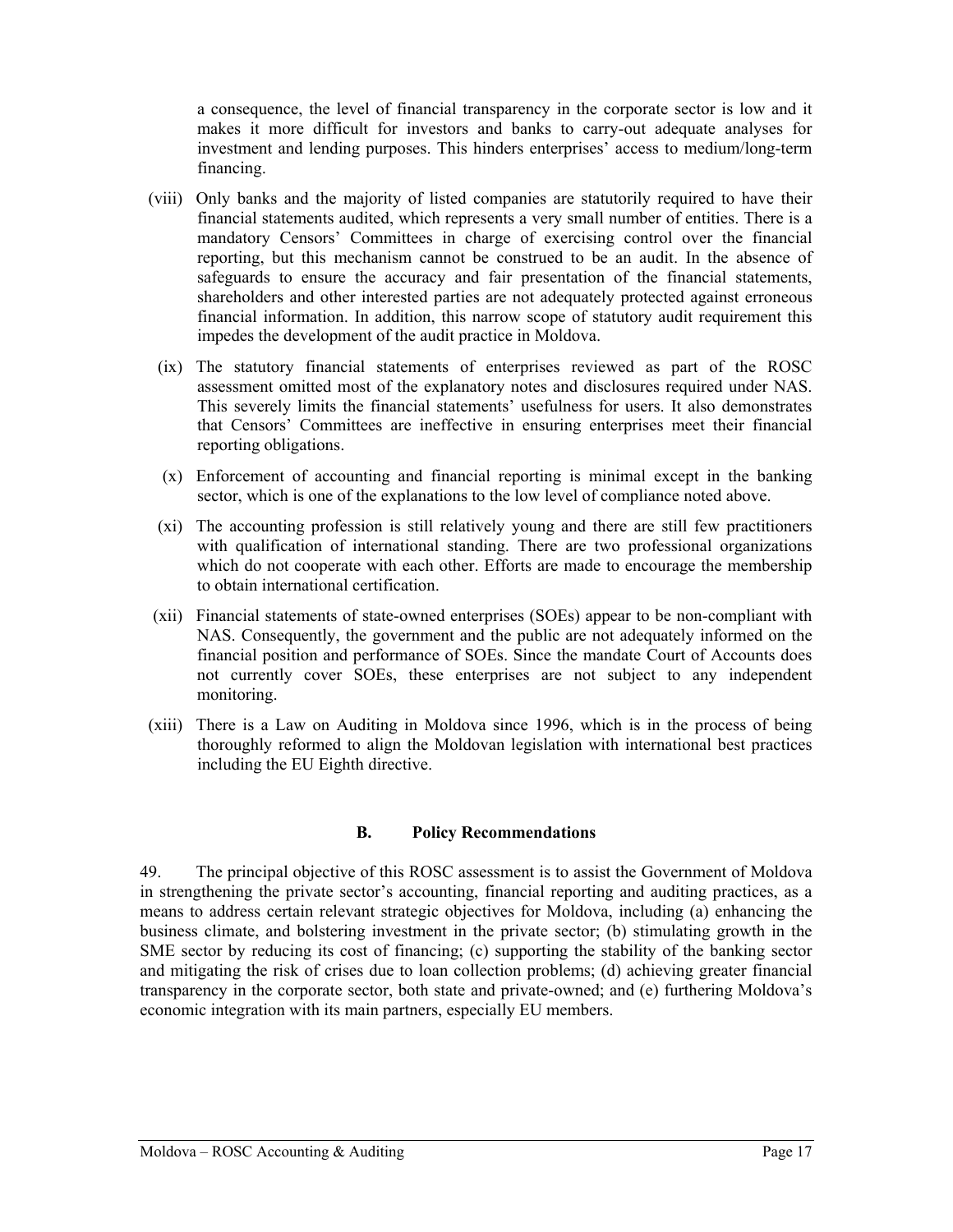50. **The Accounting Law should be thoroughly revised to (a) place greater emphasis on financial reporting, (b) provide legal backing for the use of IFRS for statutory purposes and (c) simplify bookkeeping requirements on enterprises**. The new *Accounting and Financial Reporting Law* modeled on the EU Directives should underscore the overall principles and purposes of financial reporting, consistent with the IASB framework for the presentation and preparation of financial statements. Detailed forms and requirements should be dealt with at the level of secondary regulation. The new law should also explicitly mandate the use of either IFRS or NAS for statutory reporting purposes under relevant legislation (JSC Law, LFI, State Enterprises Law, etc.). Allowing entities that already prepare IFRS-based financial statements to report to their shareholders or lenders to file those statements for statutory purposes would reduce the cost of their financial reporting process for them. It would also create the opportunity for other potential users to benefit from that information.

51. **The accounting standard-setter within the MoF should as a matter of priority adopt available Romanian and Russian translations of the all IFRS standards that have not yet been reflected into NAS.** Up-to-date IFRS translations are available both in Romanian and in Russian, from counterpart standard-setting bodies or private organizations. Consistent with the approach followed by other countries who have decided to converge their accounting principles with IFRS, the MoF's Division of Accounting Methodology and Audit should seek to obtain the translated versions of those IASs and IFRSs not already adopted as NAS (see Appendix). The translated standards would then be circulated among a wide range of stakeholders, including preparers, audit firms, professional bodies, bankers, investors, etc., requesting comments from them. If necessary and in a limited number of occurrences, the standards could be adapted by removing certain optional treatments or adding certain requirements or guidelines. Additionally, NAS 11, *Construction contracts*, and NAS 27, *Consolidated Financial Statements and Accounting for Investments in Subsidiaries,* should be further aligned with their IAS equivalents. $40$ 

52. **NAS 4,** *Accounting for Small Business Entities***, should be revised to provide a comprehensive reporting framework for SMEs.** NAS 4 should be expanded to provide, in addition to record-keeping rules and templates of basic financial statements, the following information: (a) the objectives and attributes of the financial statements, (b) the requirements in terms of recognition, measurement, presentation and disclosures for each main category of assets, liabilities, revenues and expenses, and (c) a model of simplified notes to the financial statements. The MoF should monitor IASB's recently initiated project to develop a set of accounting principles adapted to SMEs.<sup>[41](#page-20-1)</sup>

<span id="page-20-0"></span>The MoF indicated to the ROSC team that " the Division of Accounting Methodology and Audit  $(...)$ does not have the most recent information about international accounting regulations, including the most recent translation of IFRS in Romanian or Russian". 41 The *Financial Reporting Standards for Small Entities,* originally issued in 1997 by the Financial

<span id="page-20-1"></span>Reporting Council of the United Kingdom and updated regularly since, could also serve as a reference.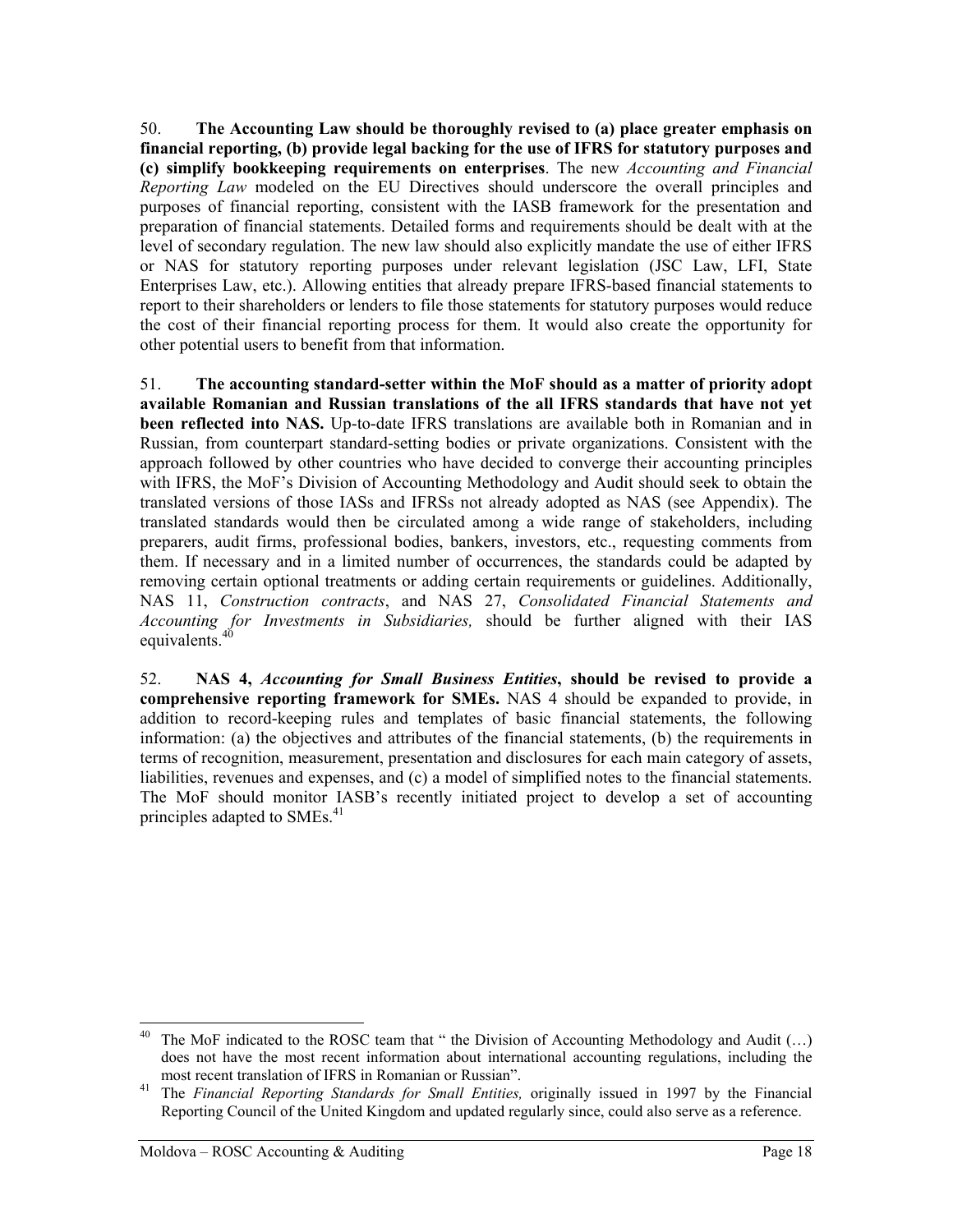53. **The proposed new** *Accounting and Financial Reporting Law* **and amendments to the Joint-Stock Company (JSC) Law should require public-interest entities[42 t](#page-21-0)o file their annual financial statements with a public registry of companies. This registry could be established under the National Securities Commission (CNVM).** Under the JSC and Accounting laws, all joint stock companies are already required to prepare a full set of financial statements in conformity with NAS, so this requirement in theory does not require more efforts on the part of companies. The registry of companies would compile annual financial statements and review their compliance with the law in terms of completeness and form (see also paragraph 53). Any interested party (authorities, creditors, suppliers, banks, and any third party) could request a copy of the financial statements which would be made available for a limited fee. Considering that legal opinion in Moldova indicate that CNVM is legally entrusted with supervising all JSCs, the Registry of companies should thus be established under CNVM. The Registry should have the authority deny registration in case of incomplete statements, and to levy fines for late submission. Moreover, the authorities should consider the possibility of extending to all open joint stock companies the requirement to file financial statements with the public registry, as this would bolster financial transparency in the corporate sector and broaden investors' and lenders' access to financial information.

54. **The JSC Law, State Enterprise Law and Law on Enterprises should also be amended to require statutory financial statement audits in all public interest entities as previously defined.** This would be consistent with the EU Fourth Directive on Company Law and would be an important step toward enhancing enterprises' compliance with NAS and improving the quality of the financial information they present.

55. **Amend the JSC Law and related regulations to clarify the role of the Censor's Commission with respect to the financial reporting process and restrict the obligation to have Censors to entities not subject to statutory audits.** For public-interest entities, the role of Censors would be redundant for the most part with that of external auditors. Regarding JSCs that would not be subject to the requirement discussed in paragraph 52 (which would represent the overwhelming majority of JSCs), regulation should provide guidelines on how they should carryout their mission especially with regards to examining the annual financial statements and a standard reporting should be developed by the CNVM setting forth the scope and extent of their work and their conclusions.

<span id="page-21-0"></span><sup>&</sup>lt;sup>42</sup> Public-interest entities are defined as listed companies, banks, insurance companies, pension funds, and those entities bearing significant importance to a country on account of the nature of their business, ownership (e.g., state-owned enterprises) or size as measured by the number of employees, revenues generated annually and assets owned (the corresponding thresholds provided by the Fourth European Directive on Company Law are respectively 250 employees,  $\epsilon$ 12.5 million, and  $\epsilon$ 25 million; it could be used as a reference, probably with lower amounts). Based on data provided by the Department of Statistics on the country's top 100 enterprises as measured by the amount of revenues and number of employees in 2002, there were 55 enterprises with more than 250 employees in Moldova during that year. In addition, these 100 enterprises had revenues of MLD 80 million (equivalent to  $\epsilon$  8 million) or more. Based on the above, setting the proposed public filing requirement with a scope consistent to the one prevailing in the EU would affect approximately 100 enterprises in Moldova.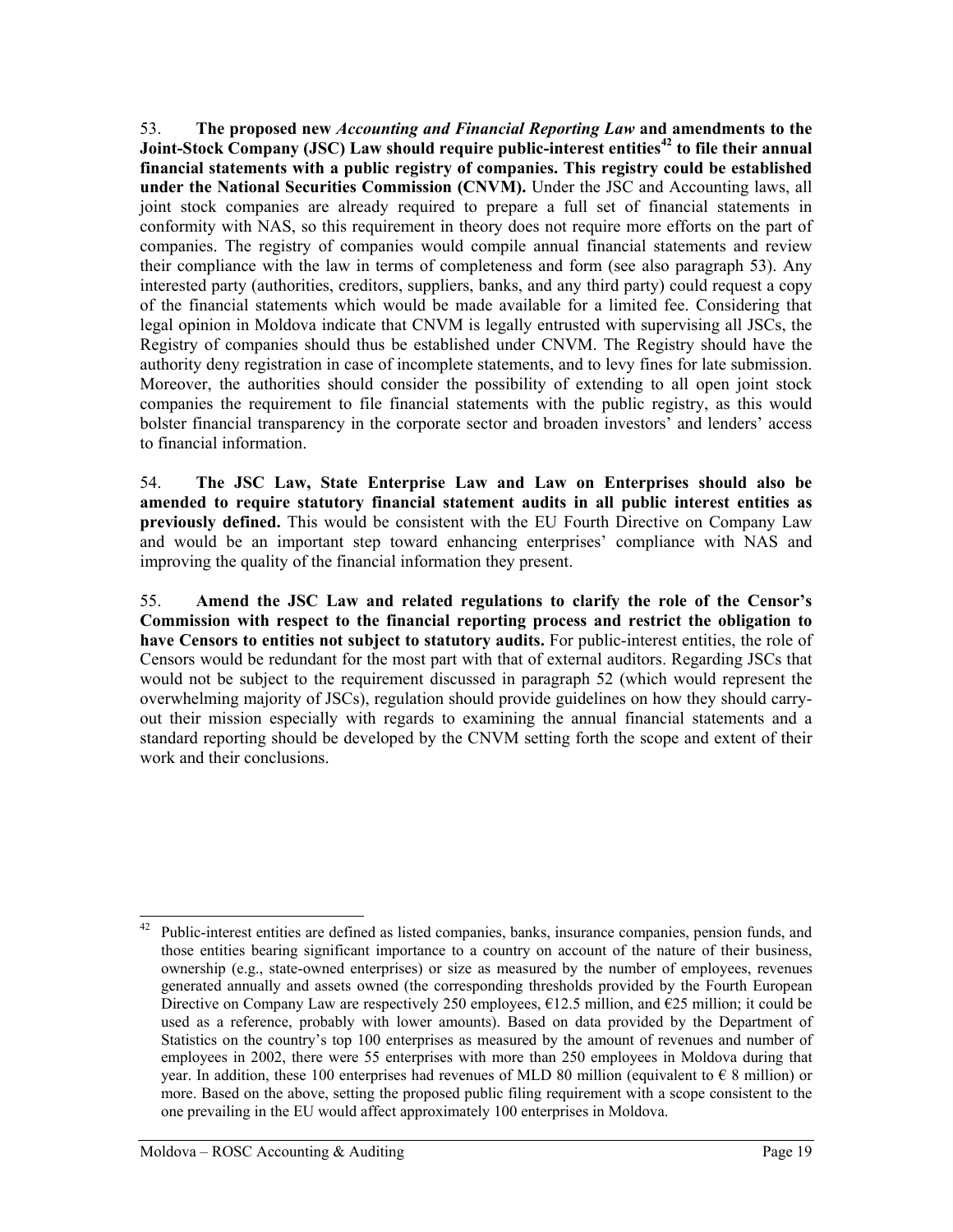56. **The new Auditing Law that is being drafted by the MoF should be finalized promptly in a way that would ensure that statutory audits provide effective protection to shareholders and other users of the financial statements.** Since late 2003, the MoF has undertaken to review the existing Auditing Law to identify changes needed to improve the legislative and regulatory framework underpinning the audit practice in a manner consistent with the recommendations of the CFAA published in September 2003.<sup>43</sup> According to the MoF, a draft Law was submitted for review at the working session of the Government of Moldova on May 27, 2004.The main suggested areas of improvements in the new Law are summarized in Box 1. The MoF has indicated that new Law should adequately address the issues raised in this report.

#### **Box 1 – The new Auditing Law**

The new Law on Auditing is expected to provide a comprehensive regulatory framework that would pave the way for a significant improvement in the audit practice, and in turn to a increase in the quality of enterprises' statutory financial statements. The main suggested areas of improvement in the Law are summarized below:

- Definitions and terminology provided in the Law should be harmonized with international best practices, including IFAC standards and EU legislation. For instance, the definition of an audit should include the concepts of "true and fair view", materiality, reasonable assurance, basis of reporting, responsibilities of the management, etc.
- The law should include a specific chapter on professional standards (i.e., auditing, assurance, ethics and quality control) which the auditors are to apply to discharge their duties. It should state that those professional standards are to be developed by the public body in charge of the oversight of the audit practice, within the framework of the standards issued by IFAC and with reference to best practices such as EU directives. It should also require that auditors be qualified as a result of a due process in line with IFAC's educational standards that would ensure that would-be statutory auditors have demonstrated adequate practical skills and ability to exercise a professional judgment.
- The Law should entrust the supervision of audit activities to an Audit Oversight Council (AOC), an autonomous public body under the Ministry of Finance, the NBM and the CNVM. The functions of the AOC would include (i) setting professional standards as discussed above, (ii) certification of auditors for purposes of licensing, (iii) instituting continuing education, and (iv) assuring quality control and monitoring of compliance with ethical requirements. The AOC would act as the regulator of the audit practice and the enforcer of the Law on Auditing on behalf of all authorities concerned (MoF, NBM, CNVM, SIIS, MSE, etc.). The AOC would be governed collegially by representatives of these authorities; its membership would also include representatives of the financial community, the profession and the academic community. The activities and findings of the AOC would be disclosed to the public so as to increase the confidence of financial statement users in the reliability of the financial reporting process in Moldova and in auditors' effectiveness in ensuring compliance by companies with their statutory obligations to report.
- The new Law should provide for the possibility for the Audit Oversight Council to delegate some of its functions to a professional body with adequate institutional capacity to conduct them on a day-today basis. Such delegation could be done through a formal agreement under the By-laws of the Audit Oversight Council and could cover continuing education and training and even professional examination. In that respect, the Law should expressly accommodate the possibility that the AOC could endorse international certifications of acceptable quality could be endorsed in lieu of the existing certification.
- The responsibilities of management regarding the preparation of the financial statements and for ensuring that all relevant documentation and information is made available to auditors.

<span id="page-22-0"></span><sup>&</sup>lt;sup>43</sup> A first draft has been submitted for comments to World Bank staff who provided them. As part of the follow-up of to this review of accounting and auditing practices, the ROSC task team will maintain the dialogue with the Ministry to provide guidance on the finalization of the draft law.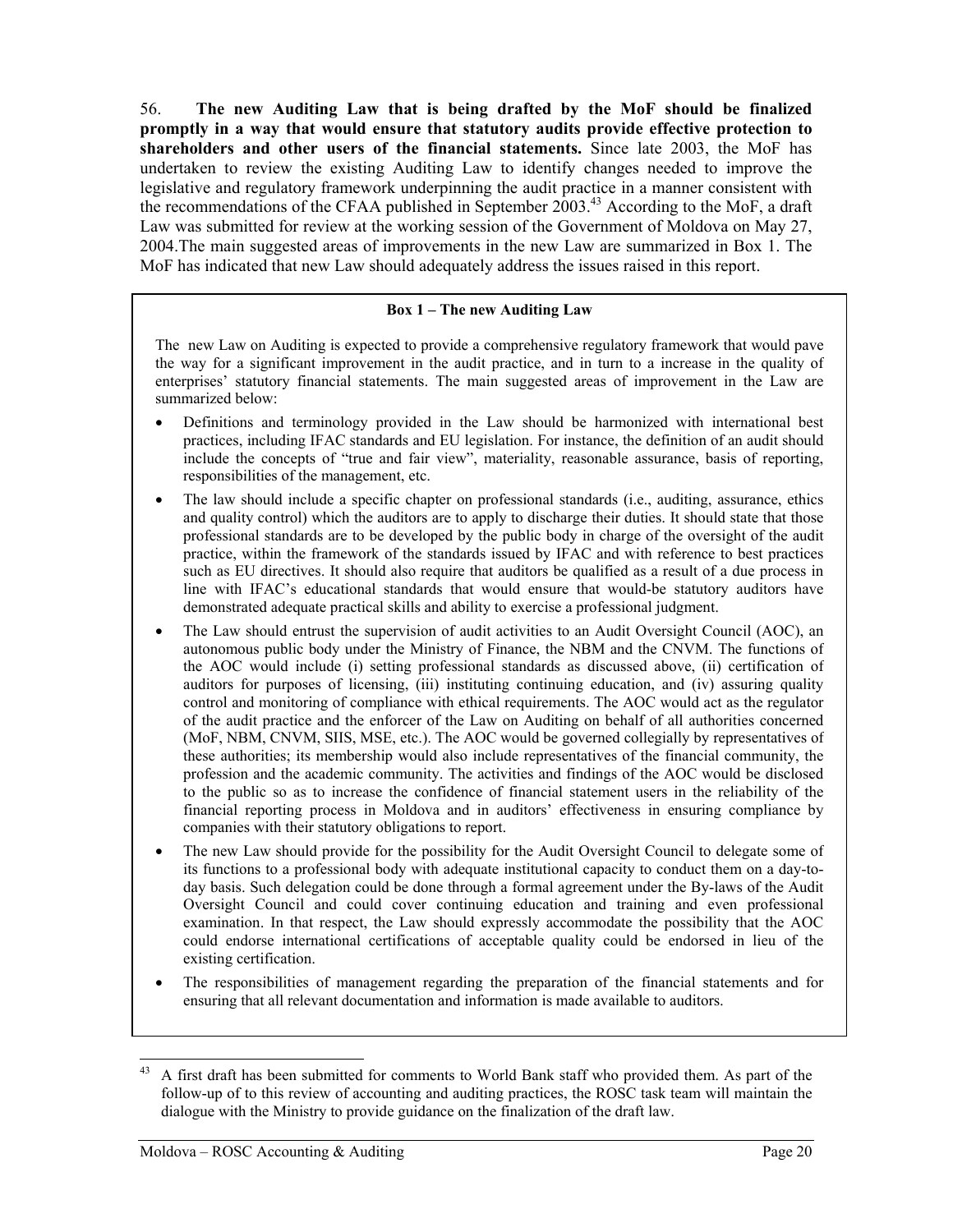57. **CNVM's powers and capacity for enforcing accounting standards and financial reporting requirements should be strengthened.** Under the law, CNVM has "powers of decision, exemption, interdiction, intervention, control and administrative and disciplinary sanctions on the securities market". These provisions extend to all JSCs as their shares must be issued on the off-the-exchange (see paragraph 3) market over which CNVM has authority. However, discussions with CNVM during the ROSC review have indicated that its own interpretation is that its role should be focused on the professional participants. Accordingly, the JSC Law should be amended to clarify that the role and responsibilities of CNVM extends to all JSCs. In order for CNVM to carry-out its supervisory and enforcement functions over JSCs, (including public filing, reporting in accordance with NAS or IFRS and auditing as proposed in paragraphs 53 and 54 above), a division should be set-up within CNVM in charge of (i) reviewing the financial statements filed with the Registry, (ii) request any additional information from companies and auditors, (iii) conduct period off-site inspections at companies, and (iv) impose administrative sanctions for non-compliance. [44](#page-23-0) To ensure the transparency of the process, deter enterprises from not complying, and foster users' confidence in the effectiveness of the regulatory regime, CNVM would report each calendar year on enforcements actions conducted, issues addressed and possibly sanctions taken.

58. **Similarly, in the insurance sector, the State Inspectorate (SIIS) should enhance its capacity for monitoring compliance with accounting and reporting requirements.** Specifically, the staff of the SIIS should include actuaries who would review the calculations by insurance companies of the provisions relating to insurance contracts.

59. **Academic curricula in the field of accounting and auditing, as well as professional education and training, should be strengthened.** In order for future practitioners, especially would-be auditors, to have a sufficiently strong academic background in accounting and auditing, university curricula leading to the degree of graduate in accounting should be updated to accommodate issues of financial reporting, accounting principles and auditing standards, and practical application of the standards. In that regard, consideration should be given to requiring students have to do an apprenticeship as part of the curriculum. Furthermore, professional accountants should be required to follow training programs to improve and update their knowledge of international standards and best practices in the field of accounting and auditing.

60. **Some of the recommendations of this ROSC will likely require substantial technical assistance and training.** As previously indicated, the Country Action Plan will identify key activities including designing processes and organizational structures, drafting new legislation or regulation, and dealing with issues of human resources that would support the implementation of the ROSC recommendations and the related technical assistance. Areas that may require technical assistance include: (a) setting-up the public registry of company annual accounts under the CNVM, and the links with other interested bodies (department of statistics, tax authorities, NBM, etc.); (b) establishing detailed processes for the enforcement of financial reporting requirements by CNVM under company law; (c) designing the By-laws of the Audit Oversight Council, and the detailed processes under which it would operate; (d) developing a process for endorsement and monitoring of auditor certification; (e) reviewing and drafting amendments to existing Law on Accounting; (f) updating and improving NAS 4 for use by SMEs, and (g) adoption of IFRS for use by all public interest companies and further development harmonization of NAS in line with IFRS.

<span id="page-23-0"></span> <sup>44</sup> CNVM would not directly supervise banks as these are under the purview of the NBM for all matters of compliance including financial reporting.